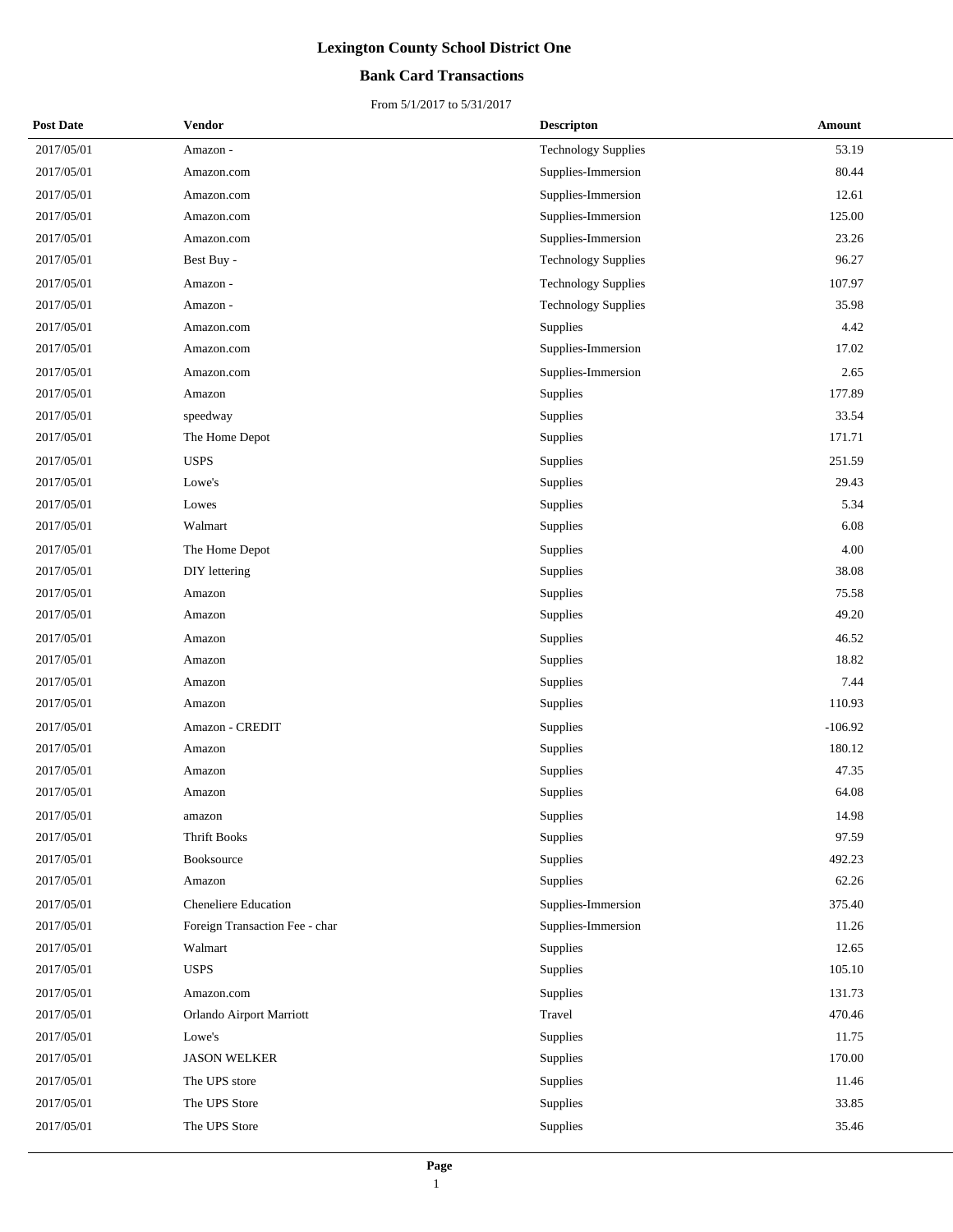### **Bank Card Transactions**

| <b>Post Date</b> | Vendor                | <b>Descripton</b>          | Amount |
|------------------|-----------------------|----------------------------|--------|
| 2017/05/01       | The UPS Store         | Supplies                   | 11.46  |
| 2017/05/01       | <b>EXXONMOBIL</b>     | Supplies                   | 48.50  |
| 2017/05/01       | <b>EXXONMOBIL</b>     | Supplies                   | 40.00  |
| 2017/05/01       | <b>EXXONMOBIL</b>     | Supplies                   | 30.80  |
| 2017/05/01       | PAYPAL-PRINTINZ       | Supplies                   | 77.17  |
| 2017/05/01       | <b>STICKER GENIUS</b> | Supplies                   | 154.27 |
| 2017/05/01       | <b>SUNOCO</b>         | Supplies                   | 60.00  |
| 2017/05/01       | <b>PILOT</b>          | Supplies                   | 45.06  |
| 2017/05/01       | <b>MICROBOARDS</b>    | Supplies                   | 110.84 |
| 2017/05/01       | <b>Disney Resorts</b> | Pupil Transportation       | 189.00 |
| 2017/05/01       | <b>Disney Resorts</b> | Pupil Transportation       | 189.00 |
| 2017/05/01       | Disney Resorts        | Pupil Transportation       | 189.00 |
| 2017/05/01       | <b>Disney Resorts</b> | Travel                     | 189.00 |
| 2017/05/01       | JW pepper             | Supplies                   | 102.49 |
| 2017/05/01       | Party City            | Supplies                   | 228.12 |
| 2017/05/01       | FORMS AND SUPPLY      | Supplies                   | 34.17  |
| 2017/05/01       | FORMS AND SUPPLY      | Supplies                   | 3.75   |
| 2017/05/01       | Oriental Trading      | Supplies                   | 12.20  |
| 2017/05/01       | Amazon.com            | Supplies                   | 18.19  |
| 2017/05/01       | Amazon.com            | Supplies                   | 11.08  |
| 2017/05/01       | Amazon -              | Supplies                   | 12.34  |
| 2017/05/01       | Build-A-Bear          | Supplies                   | 81.09  |
| 2017/05/01       | Scholastic Book Fair  | Supplies                   | 125.55 |
| 2017/05/01       | Target                | Supplies                   | 11.75  |
| 2017/05/01       | Amazon.com            | Supplies                   | 235.00 |
| 2017/05/01       | Walmart               | Supplies                   | 41.26  |
| 2017/05/01       | WAL-MART #0881        | Supplies                   | 108.41 |
| 2017/05/01       | Walmart               | Supplies                   | 20.63  |
| 2017/05/01       | Amazon.com            | Supplies                   | 51.26  |
| 2017/05/01       | Amazon.com            | Supplies                   | 17.28  |
| 2017/05/01       | Wal Mart              | Supplies                   | 39.80  |
| 2017/05/01       | Amazon.com            | Supplies                   | 0.52   |
| 2017/05/01       | Party City            | Supplies                   | 58.76  |
| 2017/05/01       | Michaels              | Supplies                   | 7.79   |
| 2017/05/01       | Audible.com           | <b>Library Books</b>       | 3.49   |
| 2017/05/01       | Amazon -              | <b>Technology Supplies</b> | 74.14  |
| 2017/05/01       | Marriott Charleston   | Travel                     | 239.49 |
| 2017/05/01       | Wingate               | Travel                     | 82.50  |
| 2017/05/01       | Wingate               | Travel                     | 82.50  |
| 2017/05/01       | Crowne Plaza Chicago  | Travel                     | 349.86 |
| 2017/05/01       | Crowne Plaza Chicago  | Travel                     | 349.86 |
| 2017/05/01       | A. Rifkin Co.         | Supplies                   | 85.84  |
| 2017/05/01       | INSPIREYOURPEOPLE.COM | Supplies                   | 155.21 |
| 2017/05/01       | Lyft Ride             | Travel                     | 38.45  |
| 2017/05/01       | Lyft Ride             | Travel                     | 23.40  |
|                  |                       |                            |        |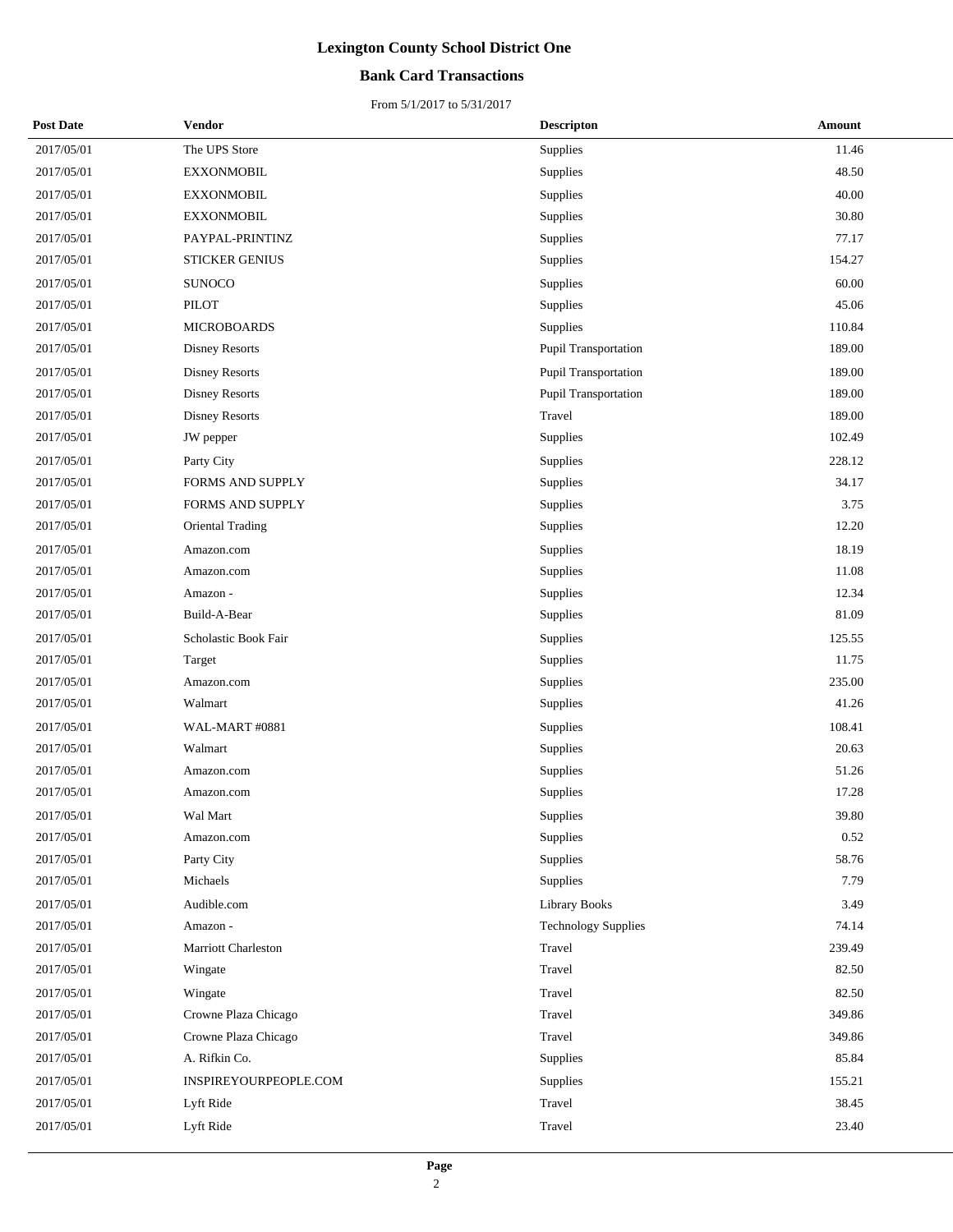### **Bank Card Transactions**

| <b>Post Date</b> | Vendor                        | <b>Descripton</b>       | Amount   |
|------------------|-------------------------------|-------------------------|----------|
| 2017/05/01       | Lyft Ride                     | Travel                  | 9.07     |
| 2017/05/01       | Lyft Ride                     | Travel                  | 4.52     |
| 2017/05/01       | Lyft Ride                     | Travel                  | 5.57     |
| 2017/05/01       | Lyft Ride                     | Travel                  | 6.72     |
| 2017/05/01       | Charlotte Airport             | Travel                  | 21.00    |
| 2017/05/01       | Lyft-Chicago                  | Travel                  | 35.33    |
| 2017/05/01       | Crowne Plaza                  | Travel                  | 349.86   |
| 2017/05/01       | Flash Cab-Chicago             | Travel                  | 53.98    |
| 2017/05/01       | Marriott Charleston           | Travel                  | 527.73   |
| 2017/05/01       | Enlows                        | Supplies-Maintenace     | 30.78    |
| 2017/05/01       | Enlows                        | Supplies-Maintenace     | 151.05   |
| 2017/05/01       | <b>NAPA</b>                   | Supplies-Maintenace     | 13.15    |
| 2017/05/01       | AutoZone                      | Supplies-Maintenace     | 42.15    |
| 2017/05/01       | Jim Hudson Ford               | Supplies-Maintenace     | 75.96    |
| 2017/05/01       | LR Hook                       | Supplies-Maintenace     | 215.97   |
| 2017/05/01       | Herndon Chevrolet             | Supplies-Maintenace     | 229.44   |
| 2017/05/01       | Enlows                        | Supplies-Maintenace     | 40.55    |
| 2017/05/01       | Lowe's                        | Supplies-Maintenace     | 75.91    |
| 2017/05/01       | <b>NAPA</b>                   | Supplies-Maintenace     | 34.97    |
| 2017/05/01       | Enlows                        | Supplies-Maintenace     | 57.91    |
| 2017/05/01       | Enlows                        | Supplies-Maintenace     | 30.84    |
| 2017/05/01       | A-Z Lawnmower                 | Supplies-Maintenace     | 112.48   |
| 2017/05/01       | Ed Smith Lumber               | Supplies                | 14.77    |
| 2017/05/01       | Lowe's                        | Supplies                | 9.92     |
| 2017/05/01       | Amazon.com                    | Supplies                | 45.57    |
| 2017/05/01       | Ed Smith Lumber               | Supplies                | 64.75    |
| 2017/05/01       | <b>Ed Smith Lumber</b>        | <b>Supplies</b>         | 11.48    |
| 2017/05/01       | A-Z Lawnmower                 | Supplies-Maintenace     | 10.50    |
| 2017/05/01       | A-Z Lawnmower                 | Supplies-Maintenace     | 8.11     |
| 2017/05/01       | Lowes -                       | Supplies                | 36.27    |
| 2017/05/01       | Carts Plus                    | Supplies-Maintenace     | 44.12    |
| 2017/05/01       | Carts Plus                    | Supplies-Maintenace     | 135.86   |
| 2017/05/01       | Lowes                         | Supplies                | 64.18    |
| 2017/05/01       | Lowes                         | Supplies                | 172.92   |
| 2017/05/01       | Lowes - CREDIT                | Supplies                | $-60.97$ |
| 2017/05/01       | Lowes                         | Supplies                | 147.47   |
| 2017/05/01       | THE HOME DEPOT #1106          | Supplies                | 12.83    |
| 2017/05/01       | THE HOME DEPOT #1106          | Supplies                | 5.28     |
| 2017/05/01       | Lowe's                        | Supplies                | 123.91   |
| 2017/05/01       | Sign Buddy, Inc.              | Supplies                | 187.90   |
| 2017/05/01       | School Specialty Market Place | Supplies                | 19.33    |
| 2017/05/01       | Home Depot                    | Supplies                | 5.40     |
| 2017/05/01       | Lexington True Value          | Supplies-Maintenace     | 11.43    |
| 2017/05/01       | Murphy Express                | Supplies                | 18.80    |
| 2017/05/01       | LR Hook                       | Repairs and Maintenance | 90.41    |
|                  |                               |                         |          |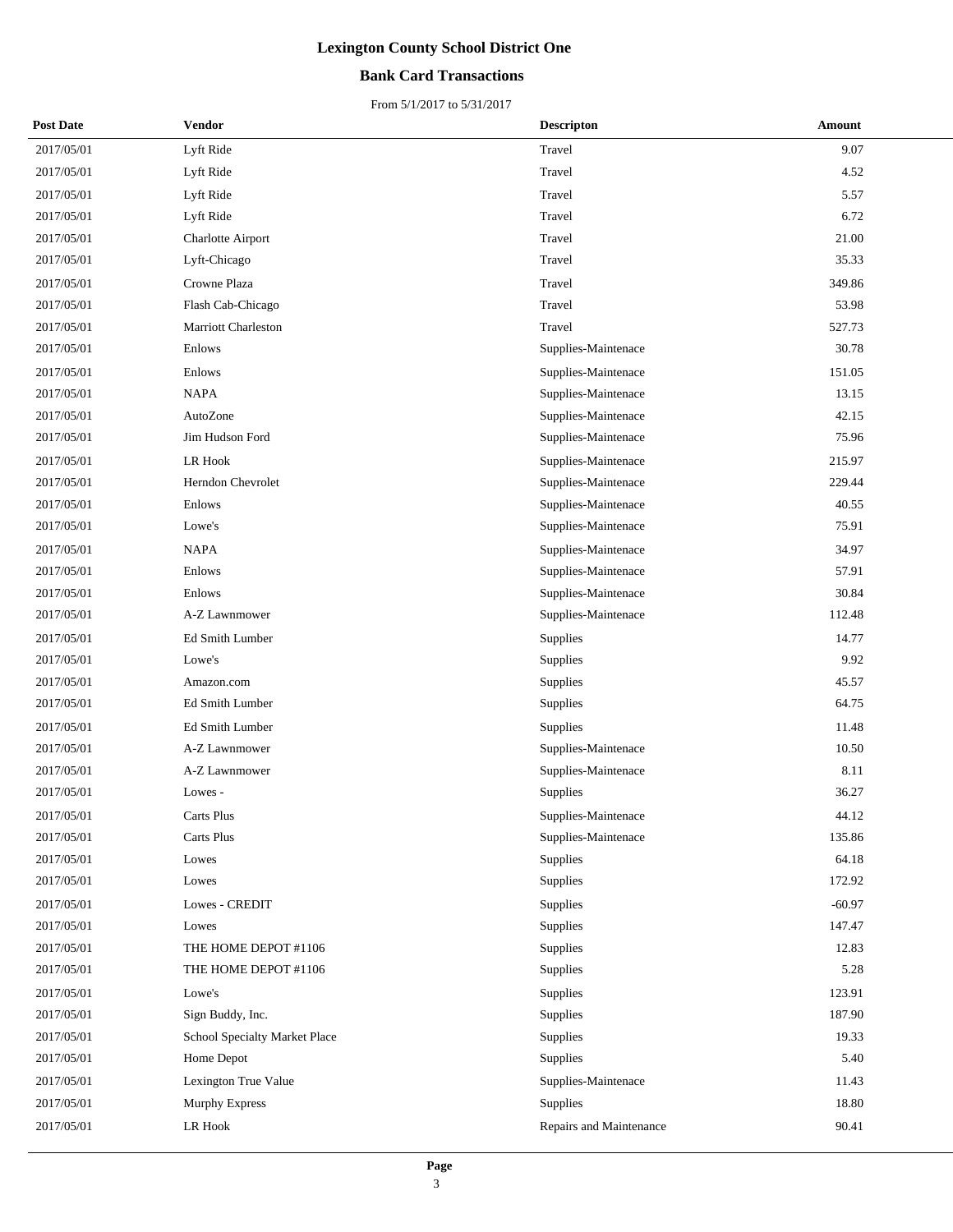### **Bank Card Transactions**

| <b>Post Date</b> | Vendor                         | <b>Descripton</b>         | Amount    |
|------------------|--------------------------------|---------------------------|-----------|
| 2017/05/01       | Lowe's                         | Supplies                  | 9.05      |
| 2017/05/01       | Murphy Express                 | Supplies                  | 39.99     |
| 2017/05/01       | Lowe's                         | Supplies                  | 59.81     |
| 2017/05/01       | Wal Mart                       | Supplies                  | $-265.92$ |
| 2017/05/01       | <b>Murphy Express</b>          | Supplies                  | 70.66     |
| 2017/05/01       | Wal mart                       | Supplies                  | 289.37    |
| 2017/05/01       | <b>Murphy Express</b>          | Supplies                  | 37.00     |
| 2017/05/01       | Wal Mart                       | Supplies                  | 9.84      |
| 2017/05/01       | Lowe's                         | Supplies                  | 192.60    |
| 2017/05/01       | Autozone                       | Supplies                  | 5.87      |
| 2017/05/01       | A-Z Lawnmower                  | Supplies-Maintenace       | 112.48    |
| 2017/05/01       | A-Z Lawnmower                  | Supplies-Maintenace       | 76.50     |
| 2017/05/01       | Sparrow & Kennedy              | Repairs and Maintenance   | 202.50    |
| 2017/05/01       | <b>SLED</b>                    | Other Prof & Tech Service | 8.00      |
| 2017/05/01       | Walmart                        | Supplies                  | 8.52      |
| 2017/05/01       | Enlows                         | Supplies                  | 70.46     |
| 2017/05/01       | Walmart                        | Supplies                  | 15.91     |
| 2017/05/01       | Walmart                        | Supplies                  | 369.11    |
| 2017/05/01       | Office Depot                   | Supplies                  | 35.05     |
| 2017/05/01       | Interstate                     | Supplies                  | 343.08    |
| 2017/05/01       | Walmart                        | Supplies                  | 63.69     |
| 2017/05/01       | Enlows                         | Supplies                  | 166.70    |
| 2017/05/01       | Enlows                         | Supplies                  | 16.04     |
| 2017/05/01       | Walmart                        | Supplies                  | 38.46     |
| 2017/05/01       | National Assoc of State Direct | Supplies                  | 110.00    |
| 2017/05/01       | LR Hook Tire                   | Supplies                  | 69.50     |
| 2017/05/01       | JJ Keller                      | Supplies                  | 63.89     |
| 2017/05/01       | Office Depot                   | Supplies                  | 48.12     |
| 2017/05/01       | Office Depot                   | Supplies                  | 455.78    |
| 2017/05/01       | Walmart Credit                 | Supplies                  | $-29.92$  |
| 2017/05/01       | Interstate                     | Supplies                  | 110.89    |
| 2017/05/01       | Lexis Nexis                    | Supplies                  | 108.16    |
| 2017/05/01       | Enlows                         | Supplies                  | 307.84    |
| 2017/05/01       | Interstate                     | Supplies                  | 46.07     |
| 2017/05/01       | AASPA Membership x4            | Travel                    | 425.00    |
| 2017/05/01       | Sheraton Akron Oh              | Travel                    | 274.30    |
| 2017/05/01       | American Airlines Ft Worth     | Travel                    | 25.00     |
| 2017/05/01       | Doubletree Monroeville PA      | Travel                    | 417.98    |
| 2017/05/01       | Enterprise                     | Travel                    | 203.80    |
| 2017/05/01       | <b>American Airlines</b>       | Travel                    | 25.00     |
| 2017/05/01       | Hampton Inn Bowling Green, OH  | Travel                    | 190.56    |
| 2017/05/01       | Hampton Inn Spartanburg        | Travel                    | 148.31    |
| 2017/05/01       | EB South Carolina              | Travel                    | 50.00     |
| 2017/05/01       | Hampton Inn Clemson            | Travel                    | 149.66    |
| 2017/05/01       | AASPA                          | Travel                    | 150.00    |
|                  |                                |                           |           |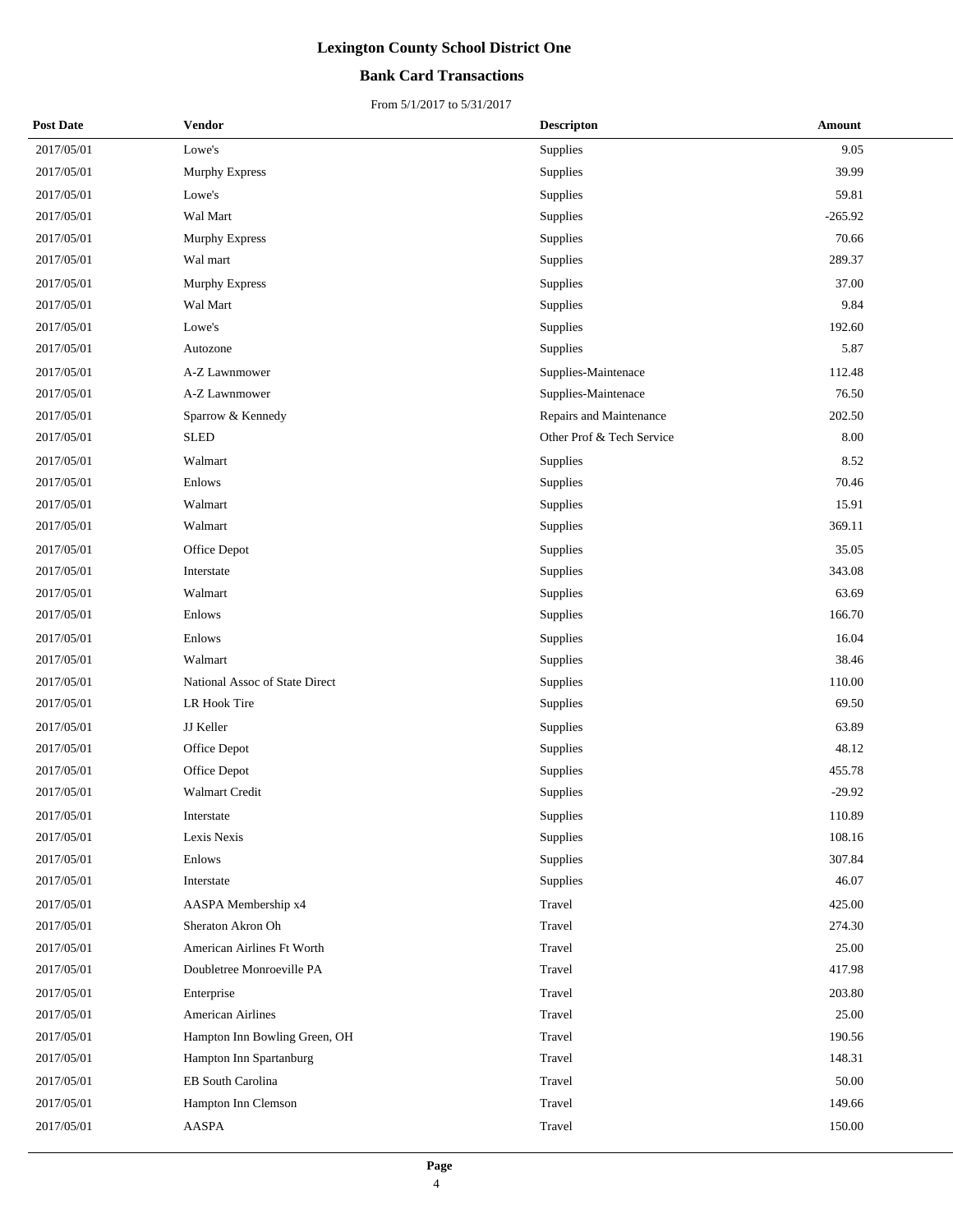### **Bank Card Transactions**

| <b>Post Date</b> | Vendor                        | <b>Descripton</b>          | Amount   |
|------------------|-------------------------------|----------------------------|----------|
| 2017/05/01       | Enterprise                    | Travel                     | 500.91   |
| 2017/05/01       | Hilton Garden Inn             | Travel                     | 131.59   |
| 2017/05/01       | Pine Press                    | Printing and Binding       | 150.82   |
| 2017/05/01       | SLED Background Checks for    | Other Prof & Tech Service  | 156.00   |
| 2017/05/01       | Amazon                        | Supplies                   | 34.85    |
| 2017/05/01       | <b>USPS Kiosk</b>             | Supplies                   | 19.60    |
| 2017/05/01       | Lowes                         | Supplies                   | 25.55    |
| 2017/05/01       | Walmart                       | Supplies                   | 25.61    |
| 2017/05/01       | Postal Express                | Supplies                   | 31.16    |
| 2017/05/01       | DollarTree                    | Supplies                   | 27.82    |
| 2017/05/01       | Dollar General                | Supplies                   | 21.40    |
| 2017/05/01       | Amazon                        | Supplies                   | 10.94    |
| 2017/05/01       | Amazon                        | Supplies                   | 12.99    |
| 2017/05/01       | Amazon                        | Supplies                   | 165.27   |
| 2017/05/01       | Amazon                        | Supplies                   | 5.99     |
| 2017/05/01       | Dollar General                | Supplies                   | 14.71    |
| 2017/05/01       | Postal Express                | Supplies                   | 24.97    |
| 2017/05/01       | CVS Monroeville PA            | Supplies                   | 7.77     |
| 2017/05/01       | Amazon                        | Supplies                   | 38.26    |
| 2017/05/01       | Amazon                        | Supplies                   | 49.11    |
| 2017/05/01       | Adpbe Acrobat Pro             | <b>Technology Supplies</b> | 14.99    |
| 2017/05/01       | Paypal GoogleAdsOn            | <b>Technology Supplies</b> | 70.00    |
| 2017/05/01       | Sams Club                     | Other Objects              | 56.45    |
| 2017/05/01       | Larry's Giant Subs            | Other Objects              | 53.21    |
| 2017/05/01       | COSTCO                        | Other Objects              | 82.83    |
| 2017/05/01       | <b>USPS</b>                   | Supplies                   | 1.15     |
| 2017/05/01       | <b>Educational Wonderland</b> | Supplies                   | 2,000.00 |
| 2017/05/01       | Amazon.com                    | Supplies                   | 64.10    |
| 2017/05/01       | Amazon.com                    | Supplies                   | 142.13   |
| 2017/05/01       | <b>Capstone Press</b>         | Supplies                   | 171.51   |
| 2017/05/01       | Amazon.com                    | Supplies                   | 133.34   |
| 2017/05/01       | Food Lion                     | Supplies                   | 10.96    |
| 2017/05/01       | Amazon.com                    | Supplies                   | 131.93   |
| 2017/05/01       | PAYPAL- CALL MY DJ            | Other Prof & Tech Service  | 500.00   |
| 2017/05/01       | <b>AMAZON</b>                 | Supplies                   | 157.22   |
| 2017/05/01       | <b>ENTERPRISE</b>             | Pupil Transportation       | 535.99   |
| 2017/05/01       | <b>DISNEY RESORT</b>          | Pupil Transportation       | 756.00   |
| 2017/05/01       | <b>UNITED AIR</b>             | Pupil Transportation       | 900.00   |
| 2017/05/01       | <b>UNITED AIR</b>             | Travel                     | 200.00   |
| 2017/05/01       | <b>DISNEY RESORT</b>          | Travel                     | 378.00   |
| 2017/05/01       | Wal Mart                      | Supplies                   | 89.33    |
| 2017/05/01       | Wal Mart                      | Supplies                   | 57.92    |
| 2017/05/01       | Walmart                       | Supplies                   | 112.33   |
| 2017/05/01       | Walmart                       | Supplies                   | 18.17    |
| 2017/05/01       | Walmart                       | Supplies                   | 15.89    |
|                  |                               |                            |          |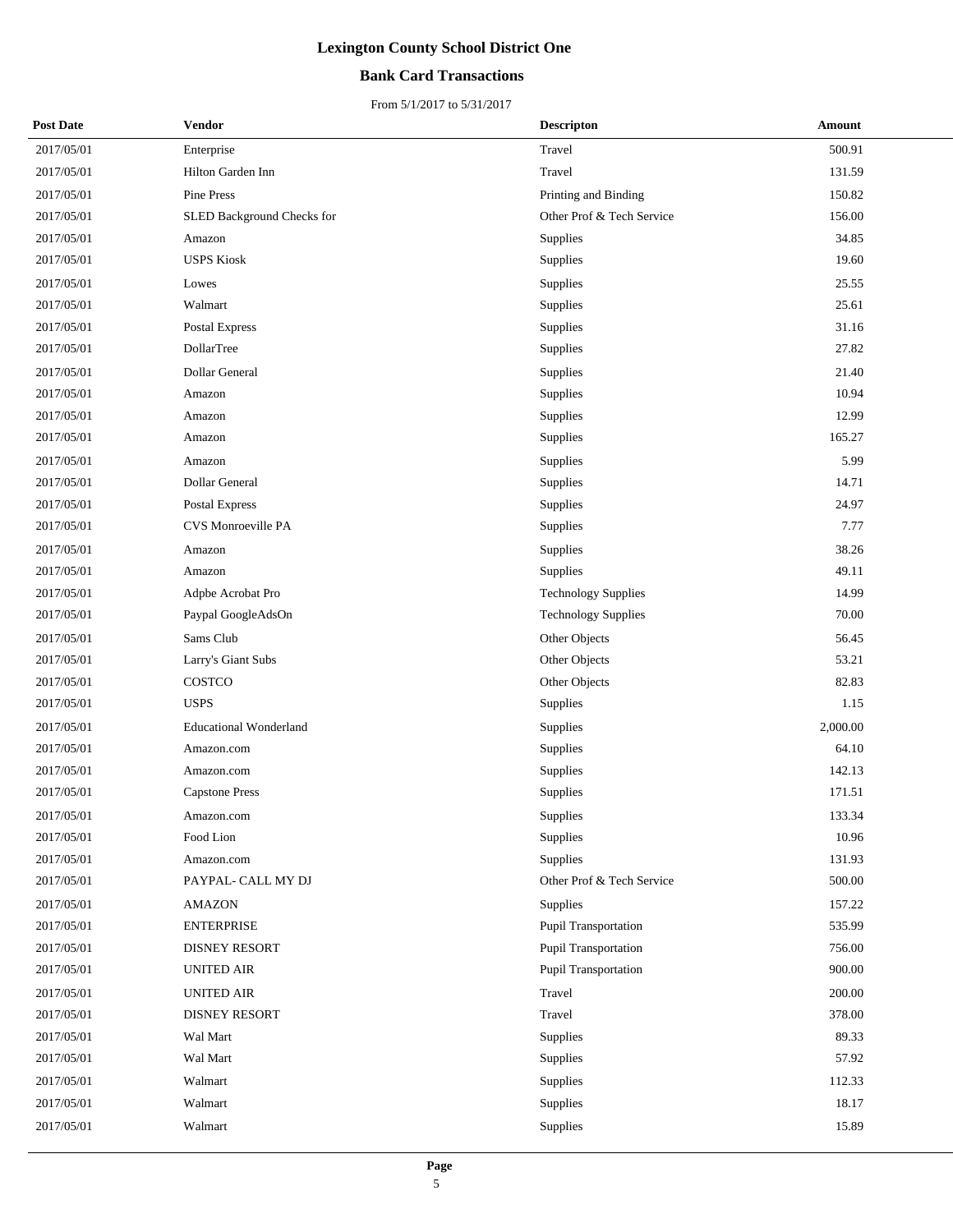### **Bank Card Transactions**

| <b>Post Date</b> | Vendor                        | <b>Descripton</b> | Amount |
|------------------|-------------------------------|-------------------|--------|
| 2017/05/01       | Amazon.com                    | Supplies          | 79.19  |
| 2017/05/01       | Scholastic Education          | Supplies          | 26.51  |
| 2017/05/01       | <b>Book Source</b>            | Supplies          | 23.96  |
| 2017/05/01       | Lowe's                        | Pupil Activity    | 72.70  |
| 2017/05/01       | JW Pepper                     | Pupil Activity    | 78.94  |
| 2017/05/01       | Target                        | Pupil Activity    | 30.53  |
| 2017/05/01       | Shell Oil                     | Pupil Activity    | 3.39   |
| 2017/05/01       | Party city                    | Pupil Activity    | 15.57  |
| 2017/05/01       | JW Pepper                     | Pupil Activity    | 29.99  |
| 2017/05/01       | Dollar Tree -                 | Pupil Activity    | 28.08  |
| 2017/05/01       | Amazon                        | Pupil Activity    | 19.05  |
| 2017/05/01       | Hobby Lobby                   | Pupil Activity    | 80.24  |
| 2017/05/01       | Amazon.com                    | Pupil Activity    | 8.55   |
| 2017/05/01       | Amazon                        | Pupil Activity    | 23.74  |
| 2017/05/01       | <b>EDIBLE ARRANGMENTS</b>     | Pupil Activity    | 99.50  |
| 2017/05/01       | <b>BILO</b>                   | Pupil Activity    | 84.78  |
| 2017/05/01       | <b>WALMART</b>                | Pupil Activity    | 59.24  |
| 2017/05/01       | <b>BILO</b>                   | Pupil Activity    | 6.76   |
| 2017/05/01       | Amazon.com                    | Pupil Activity    | 23.71  |
| 2017/05/01       | Amazon.com                    | Pupil Activity    | 17.02  |
| 2017/05/01       | <b>Educational Wonderland</b> | Pupil Activity    | 330.21 |
| 2017/05/01       | Heinemann                     | Pupil Activity    | 223.63 |
| 2017/05/01       | Walmart                       | Pupil Activity    | 15.92  |
| 2017/05/01       | <b>CBI</b> Nitro              | Pupil Activity    | 19.99  |
| 2017/05/01       | <b>CBI</b> Nitro              | Pupil Activity    | 111.99 |
| 2017/05/01       | Amazon                        | Pupil Activity    | 11.89  |
| 2017/05/01       | Walmart                       | Pupil Activity    | 83.28  |
| 2017/05/01       | Amazon                        | Pupil Activity    | 36.33  |
| 2017/05/01       | Amazon                        | Pupil Activity    | 96.54  |
| 2017/05/01       | <b>UPS</b> Store              | Pupil Activity    | 11.23  |
| 2017/05/01       | Walmart                       | Pupil Activity    | 78.23  |
| 2017/05/01       | Amazon                        | Pupil Activity    | 12.99  |
| 2017/05/01       | Amazon                        | Pupil Activity    | 146.52 |
| 2017/05/01       | Amazon                        | Pupil Activity    | 25.84  |
| 2017/05/01       | Walmart                       | Pupil Activity    | 12.96  |
| 2017/05/01       | The Conundrum"                | Pupil Activity    | 37.29  |
| 2017/05/01       | Amazon                        | Pupil Activity    | 18.18  |
| 2017/05/01       | Hobby Lobby                   | Pupil Activity    | 148.73 |
| 2017/05/01       | Amazon.com                    | Pupil Activity    | 47.36  |
| 2017/05/01       | Wal-Mart                      | Pupil Activity    | 90.41  |
| 2017/05/01       | Wal-Mart                      | Pupil Activity    | 25.69  |
| 2017/05/01       | Wal mart                      | Pupil Activity    | 86.12  |
| 2017/05/01       | <b>US Postal Service</b>      | Pupil Activity    | 11.15  |
| 2017/05/01       | Amazon.com                    | Pupil Activity    | 179.80 |
| 2017/05/01       | Amazon                        | Pupil Activity    | 90.70  |
|                  |                               |                   |        |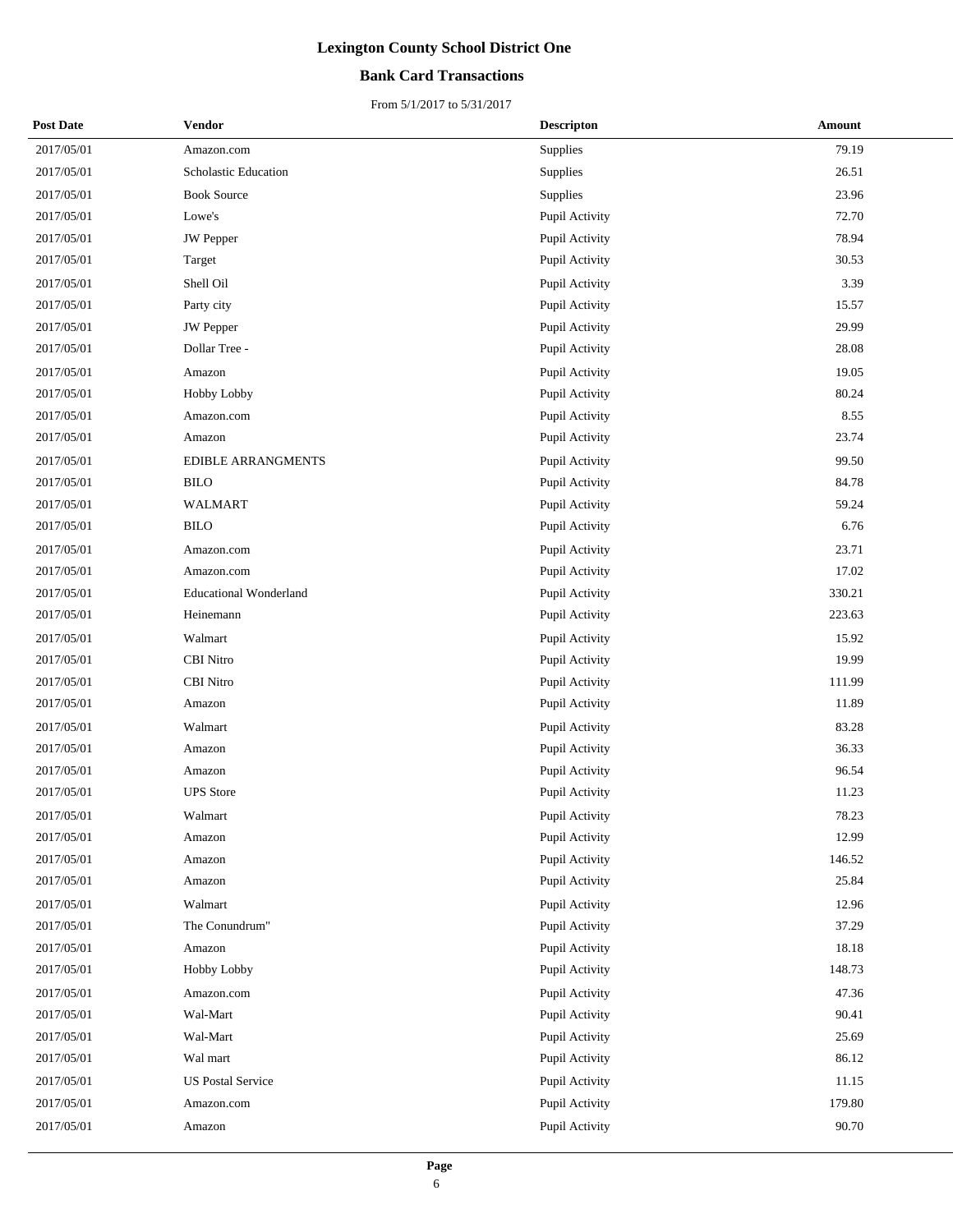### **Bank Card Transactions**

| <b>Post Date</b> | Vendor                         | <b>Descripton</b>    | Amount    |
|------------------|--------------------------------|----------------------|-----------|
| 2017/05/01       | Hobby Lobby                    | Pupil Activity       | 101.64    |
| 2017/05/01       | <b>Platypus Productions</b>    | Pupil Activity       | 83.37     |
| 2017/05/01       | <b>Dancewear Solutions</b>     | Pupil Activity       | 51.97     |
| 2017/05/01       | <b>Discount Dance Supply</b>   | Pupil Activity       | 217.86    |
| 2017/05/01       | Amazon.com                     | Pupil Activity       | 9.20      |
| 2017/05/01       | <b>SP Kidknits</b>             | Pupil Activity       | 257.00    |
| 2017/05/01       | Amazon.com                     | Pupil Activity       | 223.13    |
| 2017/05/01       | <b>MARRIOTT CHARLESTON</b>     | Pupil Activity       | 265.56    |
| 2017/05/01       | PayPal                         | Pupil Activity       | 232.97    |
| 2017/05/01       | Scholastic Education           | Supplies             | 61.00     |
| 2017/05/02       | <b>BROADWAY INBOUND</b>        | Pupil Transportation | 1,438.50  |
| 2017/05/02       | <b>US INK AND TONER</b>        | Supplies             | 266.76    |
| 2017/05/02       | <b>AMAZON</b>                  | Supplies             | 26.24     |
| 2017/05/02       | AMAZON.COM                     | Supplies             | 47.45     |
| 2017/05/02       | <b>AMAZON</b>                  | Supplies             | 81.25     |
| 2017/05/02       | VARSITY BRANDS/THE SUMMIT      | Travel               | 200.00    |
| 2017/05/02       | South Carolina Athletic Admini | Travel               | $-125.00$ |
| 2017/05/02       | WALMART.COM                    | Pupil Activity       | $-1.97$   |
| 2017/05/02       | WALMART CREDIT                 | Pupil Activity       | $-7.36$   |
| 2017/05/02       | <b>WALMART CREDIT</b>          | Pupil Activity       | $-11.74$  |
| 2017/05/02       | WALMART.COM                    | Pupil Activity       | $-3.18$   |
| 2017/05/02       | WALMART.COM                    | Pupil Activity       | $-30.01$  |
| 2017/05/02       | WALMART.COM                    | Pupil Activity       | $-1.96$   |
| 2017/05/02       | WALMART CREDIT                 | Pupil Activity       | $-11.74$  |
| 2017/05/02       | <b>WALMART CREDIT</b>          | Pupil Activity       | $-7.36$   |
| 2017/05/02       | <b>WALMART CREDIT</b>          | Pupil Activity       | $-5.63$   |
| 2017/05/02       | WALMART.COM                    | Pupil Activity       | 582.63    |
| 2017/05/02       | WALMART.COM                    | Pupil Activity       | $-1.96$   |
| 2017/05/02       | WALMART.COM                    | Pupil Activity       | $-3.17$   |
| 2017/05/02       | WALMART.COM                    | Pupil Activity       | $-3.17$   |
| 2017/05/02       | <b>WALMART CREDIT</b>          | Pupil Activity       | $-5.63$   |
| 2017/05/02       | WALMART.COM                    | Pupil Activity       | $-1.96$   |
| 2017/05/02       | WALMART.COM                    | Pupil Activity       | $-3.17$   |
| 2017/05/02       | <b>BILO</b>                    | Pupil Activity       | 52.77     |
| 2017/05/02       | <b>BILO</b>                    | Pupil Activity       | 62.75     |
| 2017/05/02       | WALMART                        | Pupil Activity       | 67.31     |
| 2017/05/02       | WALMART                        | Pupil Activity       | 76.21     |
| 2017/05/02       | WALMART                        | Pupil Activity       | 70.71     |
| 2017/05/02       | <b>AMAZON</b>                  | Pupil Activity       | 36.28     |
| 2017/05/02       | <b>AMAZON</b>                  | Pupil Activity       | 136.84    |
| 2017/05/02       | <b>AMAZON</b>                  | Pupil Activity       | 64.19     |
| 2017/05/02       | <b>SMI</b> Awards              | Pupil Activity       | 305.00    |
| 2017/05/02       | Pineview Florist               | Pupil Activity       | 42.80     |
| 2017/05/02       | RSVPift                        | Pupil Activity       | 35.00     |
| 2017/05/02       | Pineview Florist               | Pupil Activity       | 37.45     |
|                  |                                |                      |           |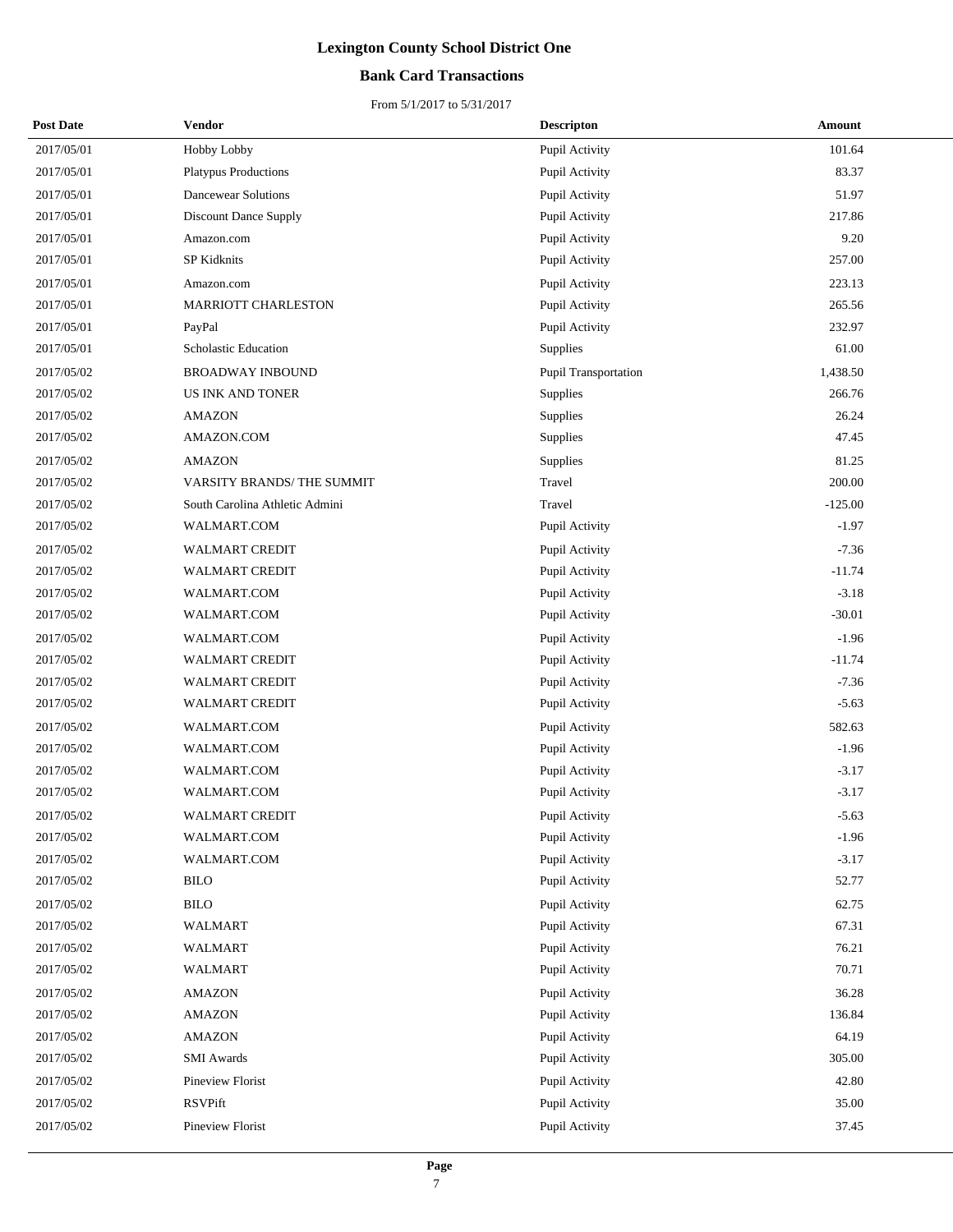### **Bank Card Transactions**

| <b>Post Date</b> | Vendor                   | <b>Descripton</b>    | Amount   |
|------------------|--------------------------|----------------------|----------|
| 2017/05/02       | Pineview Florist         | Pupil Activity       | 32.10    |
| 2017/05/02       | JOES NEW YORK PIZZA      | Pupil Activity       | 280.30   |
| 2017/05/02       | WILD WING CAFE           | Pupil Activity       | 316.92   |
| 2017/05/02       | PayPal                   | Pupil Activity       | 155.00   |
| 2017/05/02       | Springhill Suites        | Pupil Activity       | 221.76   |
| 2017/05/02       | <b>Hyatt Place</b>       | Pupil Activity       | 166.71   |
| 2017/05/02       | Springhill Suites        | Pupil Activity       | 221.76   |
| 2017/05/02       | <b>Hyatt Place</b>       | Pupil Activity       | 166.71   |
| 2017/05/02       | SUPER SHUTTLE            | Pupil Activity       | 147.50   |
| 2017/05/03       | Michaels                 | Supplies             | 119.83   |
| 2017/05/03       | Amazon-Germany           | Supplies-Immersion   | 433.19   |
| 2017/05/03       | Amazon                   | Supplies-Immersion   | 23.87    |
| 2017/05/03       | Pinmart                  | Supplies             | 197.22   |
| 2017/05/03       | Walmart                  | Supplies             | 37.49    |
| 2017/05/03       | Walmart                  | Supplies             | 101.34   |
| 2017/05/03       | Jones T-Shirts           | Supplies             | 81.59    |
| 2017/05/03       | Hobby Lobby              | Supplies             | 97.13    |
| 2017/05/03       | Walmart                  | Supplies             | 30.93    |
| 2017/05/03       | Amazon.com               | Supplies             | 75.96    |
| 2017/05/03       | Amazon                   | Supplies             | 13.86    |
| 2017/05/03       | <b>USPS</b>              | Supplies             | 6.59     |
| 2017/05/03       | Skills USA               | Supplies             | 520.00   |
| 2017/05/03       | SPEEDWAY                 | Pupil Transportation | 43.29    |
| 2017/05/03       | <b>AMAZON</b>            | Supplies             | 184.27   |
| 2017/05/03       | SPEEDWAY                 | Supplies             | 10.02    |
| 2017/05/03       | Amazon                   | Supplies             | 316.89   |
| 2017/05/03       | All Posters              | Supplies             | 112.58   |
| 2017/05/03       | Marco                    | Supplies             | 460.95   |
| 2017/05/03       | Amazon.com               | Supplies             | 20.83    |
| 2017/05/03       | Amazon.com               | Supplies             | 87.39    |
| 2017/05/03       | Walmart                  | Supplies             | 68.42    |
| 2017/05/03       | Amazon.com               | Supplies             | 7.29     |
| 2017/05/03       | Amazon.com               | Supplies             | 13.71    |
| 2017/05/03       | Amazon.com               | Library Books        | 20.73    |
| 2017/05/03       | Amazon.com               | <b>Library Books</b> | 94.19    |
| 2017/05/03       | Amazon.com               | <b>Library Books</b> | 12.72    |
| 2017/05/03       | American Airlines        | Travel               | 3,890.50 |
| 2017/05/03       | <b>American Airlines</b> | Travel               | 25.00    |
| 2017/05/03       | <b>UBER</b>              | Travel               | 17.96    |
| 2017/05/03       | Paypal                   | Travel               | 30.00    |
| 2017/05/03       | Hyatt Regency Greenville | Travel               | 168.76   |
| 2017/05/03       | Balboa Bay Resort        | Travel               | 915.96   |
| 2017/05/03       | <b>ASCD</b>              | Supplies             | 29.19    |
| 2017/05/03       | <b>UBER</b>              | Supplies             | 14.12    |
| 2017/05/03       | Publix                   | Supplies             | 27.35    |
|                  |                          |                      |          |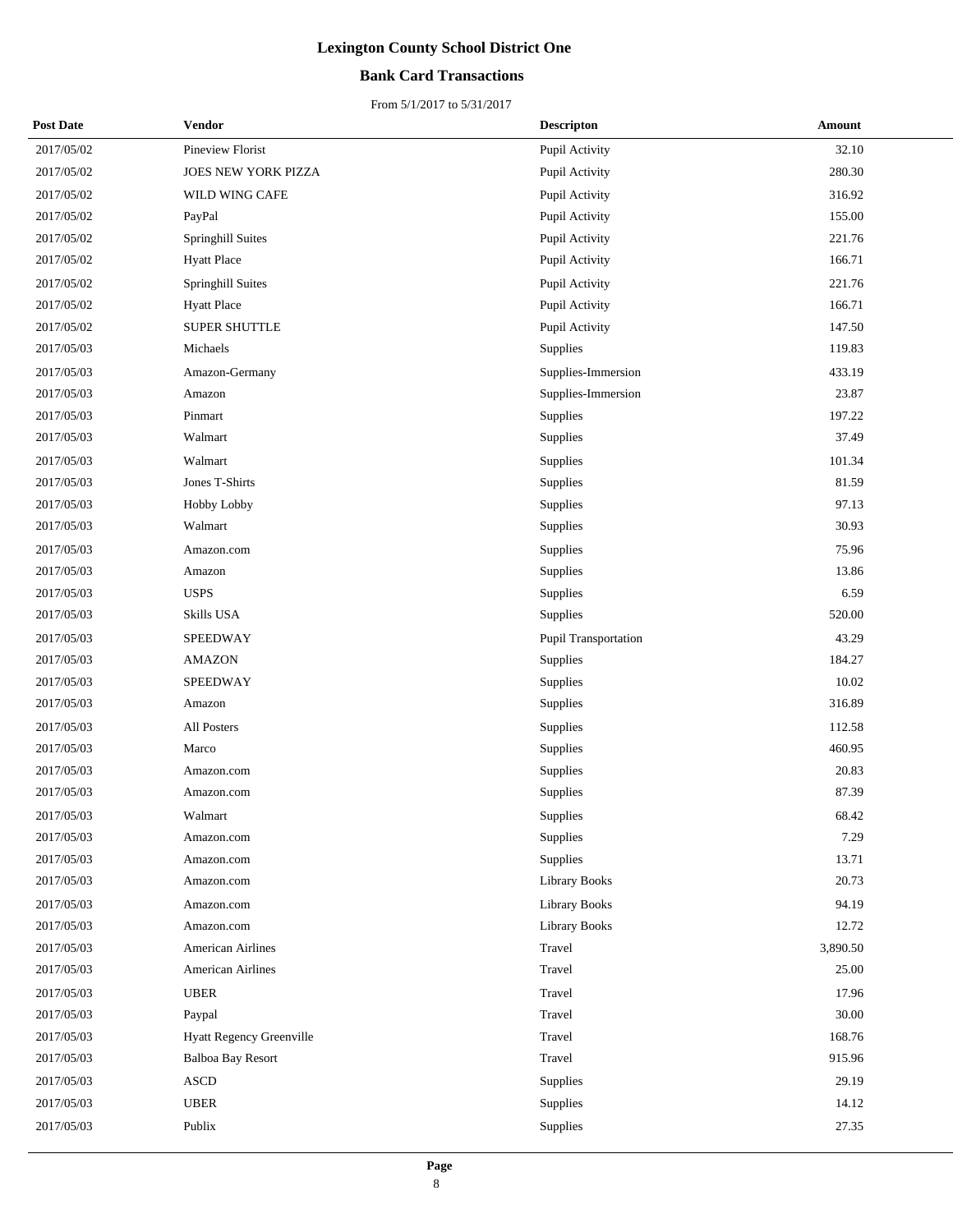### **Bank Card Transactions**

| <b>Post Date</b> | Vendor                            | <b>Descripton</b>         | Amount |
|------------------|-----------------------------------|---------------------------|--------|
| 2017/05/03       | <b>Republic Parking System</b>    | Supplies                  | 48.00  |
| 2017/05/03       | Walmart                           | Supplies                  | 43.41  |
| 2017/05/03       | Office Depot                      | Supplies                  | 68.96  |
| 2017/05/03       | Amazon                            | Supplies                  | 551.60 |
| 2017/05/03       | Amazon                            | Supplies                  | 550.84 |
| 2017/05/03       | Panera Bread                      | Other Objects             | 191.73 |
| 2017/05/03       | Dollar Tree                       | Other Objects             | 9.63   |
| 2017/05/03       | Fuddruckers                       | Other Objects             | 44.78  |
| 2017/05/03       | Walmart                           | Other Objects             | 18.82  |
| 2017/05/03       | Publix                            | Other Objects             | 49.68  |
| 2017/05/03       | Antai Asian Gourmet               | Other Objects             | 125.35 |
| 2017/05/03       | Publix                            | Other Objects             | 123.96 |
| 2017/05/03       | <b>UNITED AIR</b>                 | Travel                    | 25.00  |
| 2017/05/03       | At-A-Glance                       | Supplies                  | 109.11 |
| 2017/05/03       | Amazon.com                        | Supplies                  | 36.66  |
| 2017/05/03       | Kroger                            | Supplies                  | 7.18   |
| 2017/05/03       | Decker equipment                  | Supplies                  | 389.42 |
| 2017/05/03       | Amazon                            | Supplies                  | 14.54  |
| 2017/05/03       | GFOASC 888-8916064 SC             | Travel                    | 112.75 |
| 2017/05/03       | HYATT REGENCY GREENVILLE GREEN    | Travel                    | 334.36 |
| 2017/05/03       | SASBO 304-2580035 WV              | Travel                    | 99.00  |
| 2017/05/03       | POSTAL EXPRESS LLC 803-9572342    | <b>Supplies</b>           | 53.00  |
| 2017/05/03       | POSTAL EXPRESS LLC 803-9572342    | Supplies                  | 7.65   |
| 2017/05/03       | <b>USPS PO 4590800164 WAGENER</b> | Supplies                  | 98.00  |
| 2017/05/03       | FATZ CAFE #18 LEXINGTON SC        | Other Objects             | 107.28 |
| 2017/05/03       | FATZ CAFE #18 LEXINGTON SC        | Other Objects             | 15.24  |
| 2017/05/03       | <b>IGA</b>                        | Supplies                  | 11.49  |
| 2017/05/03       | Lowe's                            | Supplies                  | 30.90  |
| 2017/05/03       | Walker Hardware                   | Supplies                  | 12.03  |
| 2017/05/03       | Walker Hardware                   | Supplies                  | 6.20   |
| 2017/05/03       | Lowe's                            | Supplies                  | 22.30  |
| 2017/05/03       | Wal Mart                          | Supplies                  | 33.21  |
| 2017/05/03       | Wal Mart                          | Supplies                  | 61.89  |
| 2017/05/03       | Smith & Jones                     | Supplies                  | 64.20  |
| 2017/05/03       | Pitt Stop                         | Supplies                  | 42.30  |
| 2017/05/03       | Smith & Jones                     | Supplies                  | 485.46 |
| 2017/05/03       | Smith & Jones                     | Supplies                  | 248.24 |
| 2017/05/03       | Pitt Stop                         | Supplies                  | 41.00  |
| 2017/05/03       | Amazon                            | Supplies                  | 72.56  |
| 2017/05/03       | PES Caf??                         | Supplies                  | 18.48  |
| 2017/05/03       | Smoakhouse Restaurant             | Supplies                  | 54.57  |
| 2017/05/03       | Red Bank Elementary               | Supplies                  | 135.00 |
| 2017/05/03       | Amazon.com                        | Supplies                  | 253.98 |
| 2017/05/03       | <b>ENTERPRISE</b>                 | Pupil Transportation      | 664.96 |
| 2017/05/03       | NCS GED Exam                      | Software Renewal/Agreemen | 487.50 |
|                  |                                   |                           |        |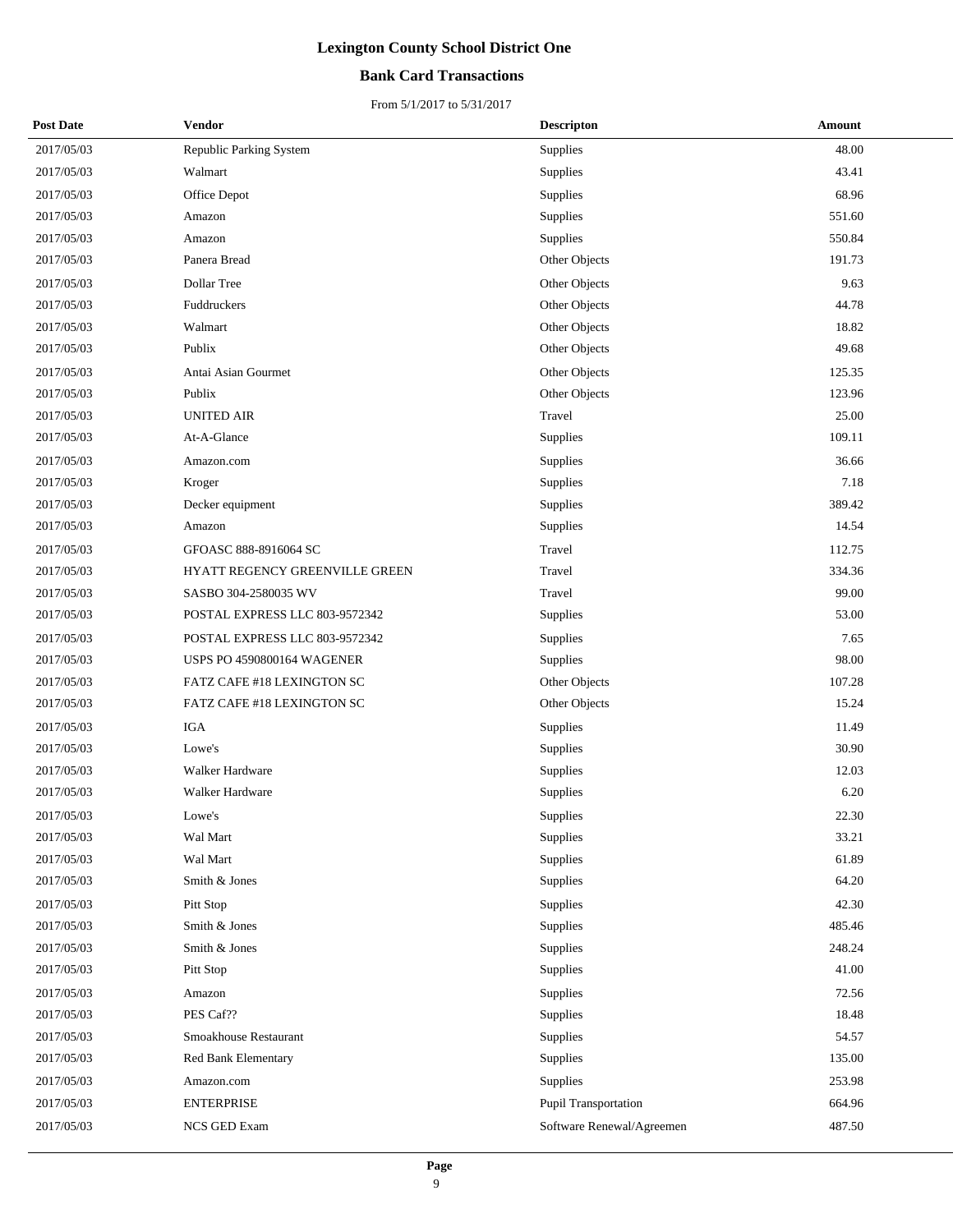### **Bank Card Transactions**

| <b>Post Date</b> | Vendor                    | <b>Descripton</b>          | Amount   |
|------------------|---------------------------|----------------------------|----------|
| 2017/05/03       | Heinemann                 | Supplies                   | 79.72    |
| 2017/05/03       | <b>MARRIOTT</b>           | Travel                     | 893.69   |
| 2017/05/03       | Amazon                    | Pupil Activity             | 111.20   |
| 2017/05/03       | <b>JW</b> Pepper          | Pupil Activity             | 30.00    |
| 2017/05/03       | Amazon                    | Pupil Activity             | 123.14   |
| 2017/05/03       | Amazon                    | Pupil Activity             | 17.98    |
| 2017/05/03       | Amazon                    | <b>Supplies</b>            | 39.99    |
| 2017/05/03       | Walmart                   | Other Objects              | 20.72    |
| 2017/05/03       | Comfort Consults, LLC     | Dues and Fees              | 285.00   |
| 2017/05/05       | Trophy & Award Center     | Supplies                   | 16.05    |
| 2017/05/05       | Office Depot              | Supplies                   | 53.50    |
| 2017/05/05       | Postmaster                | <b>Supplies</b>            | 12.15    |
| 2017/05/05       | Office Depot              | Supplies                   | 33.13    |
| 2017/05/05       | 4All Promos               | Supplies                   | 468.75   |
| 2017/05/05       | Walmart                   | Supplies                   | 113.80   |
| 2017/05/05       | Walmart                   | Supplies                   | 17.93    |
| 2017/05/05       | Walmart                   | Pupil Activity             | 129.58   |
| 2017/05/05       | Walmart                   | Pupil Activity             | 34.15    |
| 2017/05/05       | Demco                     | Pupil Activity             | 52.13    |
| 2017/05/05       | Lowes                     | Pupil Activity             | 25.25    |
| 2017/05/08       | Amazon.com                | Supplies                   | 171.10   |
| 2017/05/08       | Monoprice, Inc            | Supplies                   | 138.49   |
| 2017/05/08       | Amazon Marketplace        | Supplies                   | 63.62    |
| 2017/05/08       | Office Depot              | Supplies                   | 135.87   |
| 2017/05/08       | Amazon                    | Supplies                   | 54.54    |
| 2017/05/08       | Rapid Wristbands          | Supplies                   | 196.00   |
| 2017/05/08       | Office Depot              | Supplies                   | 223.57   |
| 2017/05/08       | Expedia                   | Travel                     | 43.00    |
| 2017/05/08       | American Airline          | Travel                     | 593.14   |
| 2017/05/08       | <b>Lexington Printing</b> | Printing and Binding       | 114.66   |
| 2017/05/08       | <b>Dollar Tree Stores</b> | Supplies                   | 9.63     |
| 2017/05/08       | Trophy & Awards           | Supplies                   | 16.05    |
| 2017/05/08       | Amazon                    | Supplies                   | 131.40   |
| 2017/05/08       | Disney Destinations       | Travel                     | 1,134.00 |
| 2017/05/08       | Amazon                    | Supplies                   | 115.10   |
| 2017/05/08       | Amazon Marketplace        | Supplies                   | 83.66    |
| 2017/05/08       | Amazon                    | <b>Technology Supplies</b> | 128.35   |
| 2017/05/08       | Dollar Tree               | Supplies                   | 49.62    |
| 2017/05/08       | Amazon                    | Supplies                   | 30.56    |
| 2017/05/08       | Amazon                    | Supplies                   | 99.95    |
| 2017/05/08       | Amazon                    | Supplies                   | $-19.22$ |
| 2017/05/08       | Aldi                      | Other Objects              | 62.07    |
| 2017/05/08       | Hyatt Regency Greenville  | Travel                     | 356.80   |
| 2017/05/08       | American Airline          | Travel                     | 4.46     |
| 2017/05/08       | Dollar Tree               | Supplies                   | 128.40   |
|                  |                           |                            |          |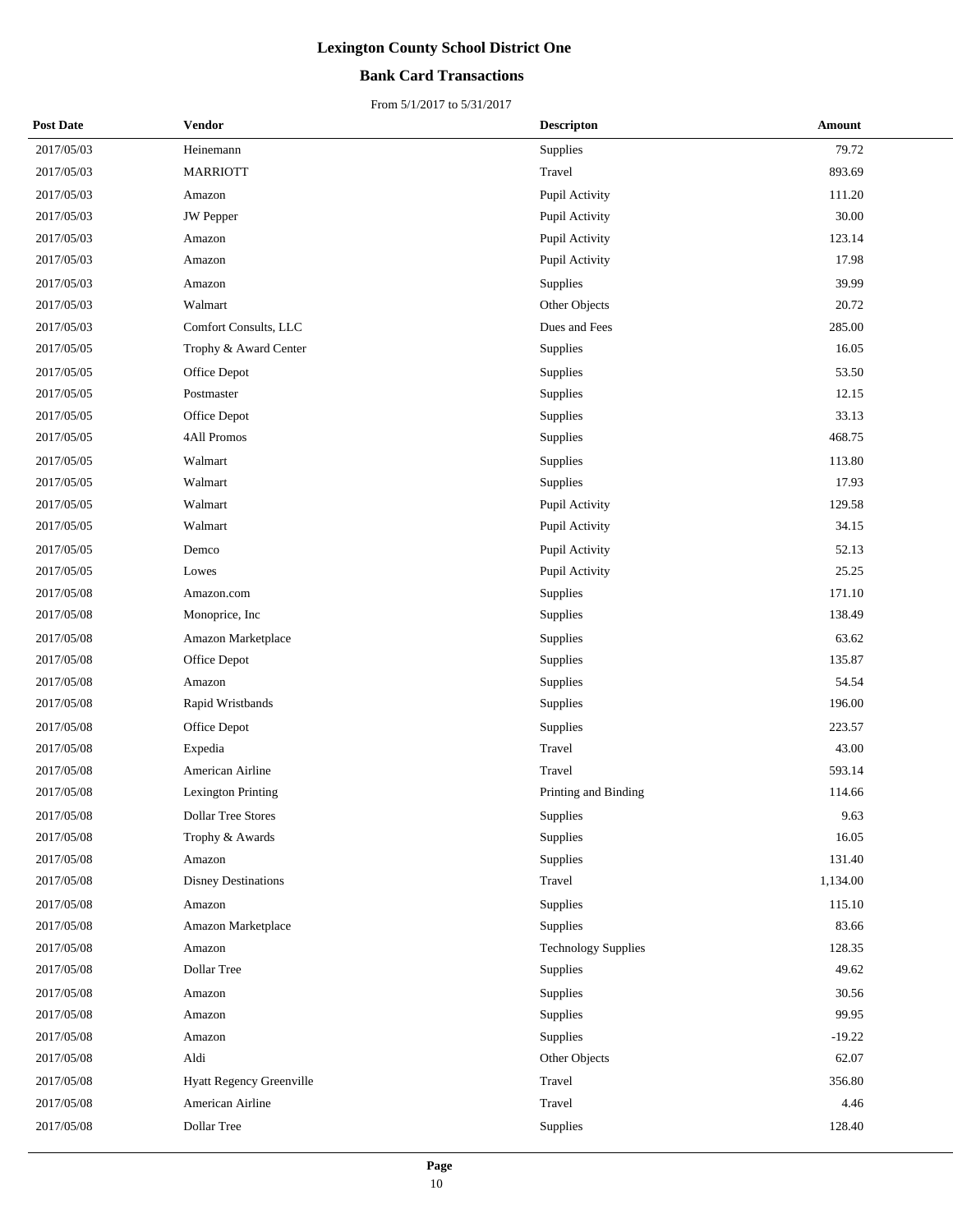### **Bank Card Transactions**

| <b>Post Date</b> | Vendor                       | <b>Descripton</b>          | Amount   |
|------------------|------------------------------|----------------------------|----------|
| 2017/05/08       | LOWE'S                       | Supplies                   | 46.12    |
| 2017/05/08       | Derrick's Service Center     | Supplies                   | 35.00    |
| 2017/05/08       | Ed Smith Lumber              | Supplies                   | 34.65    |
| 2017/05/08       | Ed Smith Lumber              | Supplies                   | 19.08    |
| 2017/05/08       | Lowe's                       | Supplies                   | 103.01   |
| 2017/05/08       | Autozone                     | Supplies                   | 48.64    |
| 2017/05/08       | Walmart                      | Supplies                   | 23.00    |
| 2017/05/08       | Walmart.Com                  | Supplies                   | 49.05    |
| 2017/05/08       | Ed Smith Lumber              | Supplies                   | 39.44    |
| 2017/05/08       | Global Industries -          | Supplies                   | 41.49    |
| 2017/05/08       | Pitt Stop/Sunoco             | Supplies                   | 34.60    |
| 2017/05/08       | Kangaroo Express BP          | Supplies                   | 28.38    |
| 2017/05/08       | Office Depot                 | Supplies                   | 80.13    |
| 2017/05/08       | Envato                       | Supplies                   | 19.00    |
| 2017/05/08       | ACCOCart.com                 | Supplies                   | 154.39   |
| 2017/05/08       | Press Plus                   | Periodicals                | 8.95     |
| 2017/05/08       | Travinias                    | Other Objects              | 50.00    |
| 2017/05/08       | Private Property             | Other Objects              | 50.00    |
| 2017/05/08       | Office Depot                 | Other Objects              | 29.32    |
| 2017/05/08       | Paper Mart                   | Other Objects              | 117.35   |
| 2017/05/08       | Walmart                      | Other Objects              | 194.49   |
| 2017/05/08       | <b>Hobby Lobby</b>           | Other Objects              | 5.77     |
| 2017/05/08       | Teachers Pay Teachers        | Supplies                   | 39.00    |
| 2017/05/08       | Teachers Pay Teachers        | Supplies                   | 15.00    |
| 2017/05/08       | <b>Expanding Expression</b>  | <b>Technology Supplies</b> | 515.00   |
| 2017/05/08       | Gilbert Post Office          | Supplies                   | 8.76     |
| 2017/05/08       | Walmart                      | Supplies                   | 47.52    |
| 2017/05/08       | <b>US Postal Service</b>     | Supplies                   | 499.80   |
| 2017/05/08       | Walmart                      | Supplies                   | 32.31    |
| 2017/05/08       | Walmart                      | Supplies                   | 38.03    |
| 2017/05/08       | Subway                       | Supplies                   | 184.58   |
| 2017/05/08       | Delta Air                    | Travel                     | 299.50   |
| 2017/05/08       | <b>Teachers College</b>      | Travel                     | 650.00   |
| 2017/05/08       | Expedia.Com                  | Travel                     | 1,326.24 |
| 2017/05/08       | Amazon                       | Supplies                   | 29.36    |
| 2017/05/08       | <b>ISTE Conference</b>       | Travel                     | 300.00   |
| 2017/05/08       | Delta Air                    | Travel                     | 630.60   |
| 2017/05/08       | Sunoco                       | Supplies                   | 36.50    |
| 2017/05/08       | Dollar General               | Supplies                   | 3.21     |
| 2017/05/08       | Monroe Systems               | Supplies                   | 118.94   |
| 2017/05/08       | Office Depot                 | Supplies                   | 8.34     |
| 2017/05/08       | Harbor Freight Tools         | Supplies                   | 70.56    |
| 2017/05/08       | School Nutrition Association | Dues and Fees              | 130.50   |
| 2017/05/08       | <b>Quality Logo Products</b> | Supplies                   | 14.38    |
| 2017/05/08       | ThermoWorks                  | Supplies                   | 52.40    |
|                  |                              |                            |          |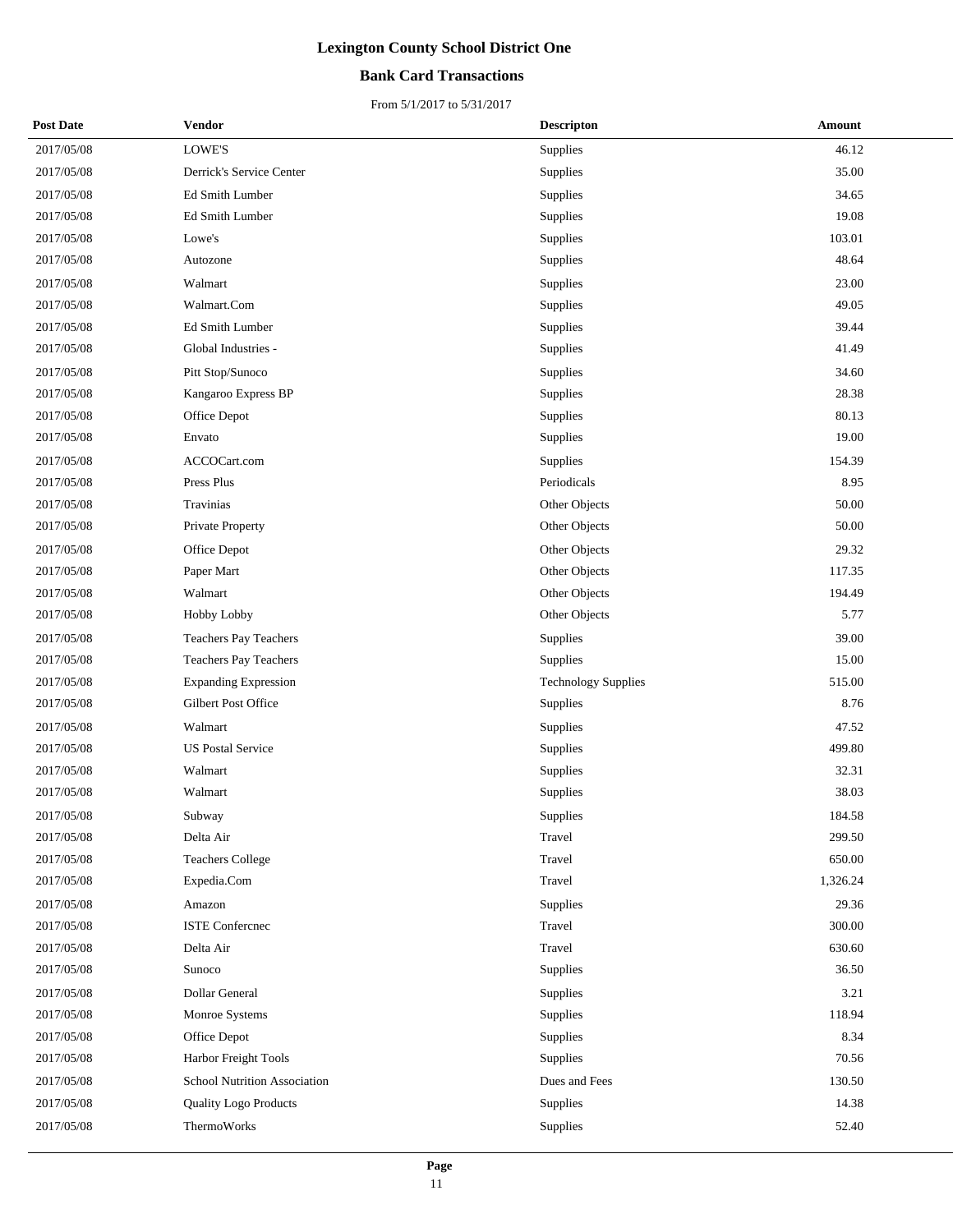### **Bank Card Transactions**

| <b>Post Date</b> | Vendor                              | <b>Descripton</b> | Amount   |
|------------------|-------------------------------------|-------------------|----------|
| 2017/05/08       | <b>Quality Logo Products</b>        | Supplies          | 14.23    |
| 2017/05/08       | City Electric                       | Supplies          | 108.21   |
| 2017/05/08       | ThermoWorks                         | Supplies          | 52.39    |
| 2017/05/08       | Office Depot                        | Supplies          | 87.72    |
| 2017/05/08       | Lowes                               | Supplies          | 5.04     |
| 2017/05/08       | Ed Smith Lumber                     | Supplies          | 20.94    |
| 2017/05/08       | <b>Quality Logo Products</b>        | Supplies          | 14.23    |
| 2017/05/08       | <b>CK</b> Parts                     | Supplies          | 54.00    |
| 2017/05/08       | City Electric                       | Supplies          | 17.12    |
| 2017/05/08       | Lowes                               | Supplies          | 133.01   |
| 2017/05/08       | <b>School Nutrition Association</b> | Dues and Fees     | 40.00    |
| 2017/05/08       | <b>United Refrigeration</b>         | Supplies          | 97.62    |
| 2017/05/08       | <b>Quality Logo Products</b>        | Supplies          | 14.23    |
| 2017/05/08       | Walmart                             | Food              | 30.54    |
| 2017/05/08       | <b>United Refrigeration</b>         | Supplies          | 536.43   |
| 2017/05/08       | <b>CK</b> Parts                     | Supplies          | 105.08   |
| 2017/05/08       | Quality Logo Products               | Supplies          | 14.23    |
| 2017/05/08       | <b>Quality Logo Products</b>        | Supplies          | 14.23    |
| 2017/05/08       | <b>Quality Logo Products</b>        | Supplies          | 14.23    |
| 2017/05/08       | <b>Quality Logo Products</b>        | Supplies          | 14.23    |
| 2017/05/08       | ThermoWorks                         | Supplies          | 52.40    |
| 2017/05/08       | Walmart                             | Food              | 30.54    |
| 2017/05/08       | Walmart                             | Food              | 17.28    |
| 2017/05/08       | <b>School Nutrition Association</b> | Dues and Fees     | 43.00    |
| 2017/05/08       | <b>CK</b> Parts                     | Supplies          | 35.37    |
| 2017/05/08       | <b>Quality Logo Products</b>        | Supplies          | 14.23    |
| 2017/05/08       | <b>Quality Logo Products</b>        | Supplies          | 14.23    |
| 2017/05/08       | <b>Walmart Grocery</b>              | Food              | 38.52    |
| 2017/05/08       | <b>Quality Logo Products</b>        | Supplies          | 14.23    |
| 2017/05/08       | <b>CK</b> Parts                     | Supplies          | 35.36    |
| 2017/05/08       | Walmart                             | Food              | 9.88     |
| 2017/05/08       | Walmart                             | Food              | 30.54    |
| 2017/05/08       | Quality Logo Products               | Supplies          | 14.23    |
| 2017/05/08       | <b>BI-LO</b>                        | Food              | 84.79    |
| 2017/05/08       | Walmart                             | Food              | 30.54    |
| 2017/05/08       | Lowes                               | Supplies          | 10.68    |
| 2017/05/08       | ThermoWorks                         | Supplies          | 52.40    |
| 2017/05/08       | <b>Quality Logo Products</b>        | Supplies          | 14.23    |
| 2017/05/08       | <b>Quality Logo Products</b>        | Supplies          | 14.23    |
| 2017/05/08       | Amamzon                             | Food              | 57.56    |
| 2017/05/08       | <b>CK</b> Parts                     | Supplies          | 34.03    |
| 2017/05/08       | Walmart                             | Supplies          | $-16.02$ |
| 2017/05/08       | <b>Quality Logo Products</b>        | Supplies          | 14.23    |
| 2017/05/08       | <b>Quality Logo Products</b>        | Supplies          | 14.23    |
| 2017/05/08       | ThermoWorks                         | Supplies          | 52.40    |
|                  |                                     |                   |          |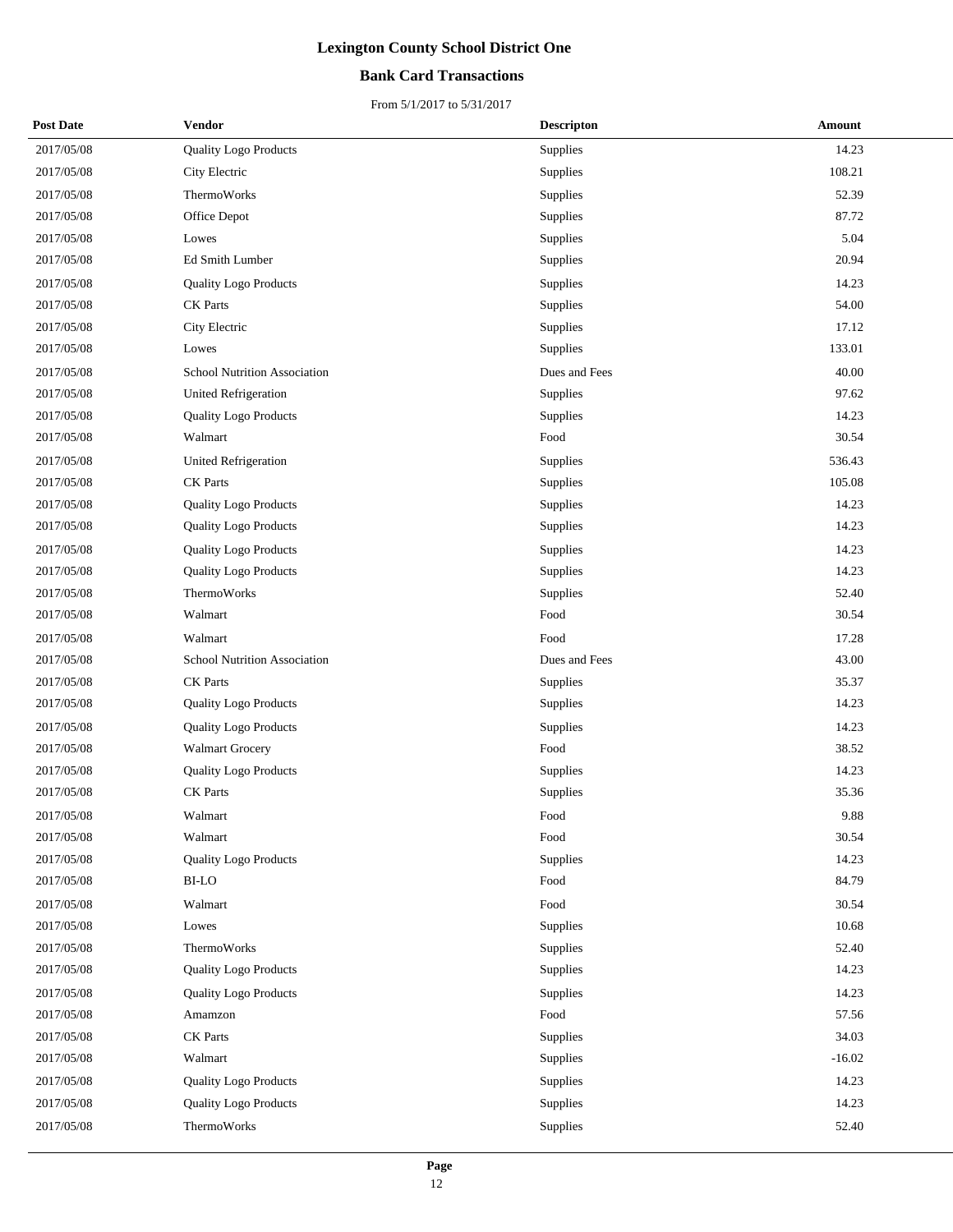### **Bank Card Transactions**

| <b>Post Date</b> | <b>Vendor</b>                       | <b>Descripton</b> | Amount |
|------------------|-------------------------------------|-------------------|--------|
| 2017/05/08       | Lowes                               | Supplies          | 59.46  |
| 2017/05/08       | ThermoWorks                         | Supplies          | 52.40  |
| 2017/05/08       | <b>Quality Logo Products</b>        | Supplies          | 14.23  |
| 2017/05/08       | <b>Quality Logo Products</b>        | Supplies          | 14.23  |
| 2017/05/08       | <b>Quality Logo Products</b>        | Supplies          | 14.23  |
| 2017/05/08       | Pro Kitchen Online                  | Supplies          | 85.11  |
| 2017/05/08       | Pro Kitchen Online                  | Supplies          | 11.13  |
| 2017/05/08       | Pro Kitchen Online                  | Supplies          | 126.89 |
| 2017/05/08       | <b>Quality Logo Products</b>        | Supplies          | 14.23  |
| 2017/05/08       | ThermoWorks                         | Supplies          | 52.40  |
| 2017/05/08       | <b>Quality Logo Products</b>        | Supplies          | 14.23  |
| 2017/05/08       | ThermoWorks                         | Supplies          | 52.40  |
| 2017/05/08       | <b>Webstaurant Store</b>            | Supplies          | 616.53 |
| 2017/05/08       | <b>Quality Logo Products</b>        | Supplies          | 14.23  |
| 2017/05/08       | Whaley Parts and Supply             | Supplies          | 183.38 |
| 2017/05/08       | <b>Quality Logo Products</b>        | Supplies          | 14.23  |
| 2017/05/08       | <b>Quality Logo Products</b>        | Supplies          | 14.23  |
| 2017/05/08       | Gaylor                              | Supplies          | 132.47 |
| 2017/05/08       | <b>School Nutrition Association</b> | Dues and Fees     | 43.00  |
| 2017/05/08       | City Electric                       | Supplies          | 64.18  |
| 2017/05/08       | Home Depot                          | Supplies          | 190.35 |
| 2017/05/08       | <b>Quality Logo Products</b>        | Supplies          | 14.23  |
| 2017/05/08       | Vallen                              | Supplies          | 155.32 |
| 2017/05/08       | Vallen                              | Supplies          | 71.77  |
| 2017/05/08       | <b>Quality Logo Products</b>        | Supplies          | 14.23  |
| 2017/05/08       | <b>Quality Logo Products</b>        | Supplies          | 14.23  |
| 2017/05/08       | <b>Quality Logo Products</b>        | Supplies          | 14.23  |
| 2017/05/08       | <b>ThermoWorks</b>                  | Supplies          | 52.40  |
| 2017/05/08       | <b>Quality Logo Products</b>        | Supplies          | 14.23  |
| 2017/05/08       | ThermoWorks                         | Supplies          | 52.40  |
| 2017/05/08       | Pro Kitchen Online                  | Supplies          | 92.45  |
| 2017/05/08       | Office Depot                        | Supplies          | 35.30  |
| 2017/05/08       | <b>Quality Logo Products</b>        | Supplies          | 14.23  |
| 2017/05/08       | Prices Metal Shop                   | Pupil Activity    | 101.00 |
| 2017/05/08       | Ed Smith Lumber                     | Pupil Activity    | 25.66  |
| 2017/05/08       | Sam's Club                          | Pupil Activity    | 103.27 |
| 2017/05/08       | Amazon.com                          | Pupil Activity    | 25.49  |
| 2017/05/08       | JoAnn Fabric                        | Pupil Activity    | 232.55 |
| 2017/05/08       | <b>Lexington Printing</b>           | Pupil Activity    | 41.56  |
| 2017/05/08       | Amazon.com                          | Pupil Activity    | 7.61   |
| 2017/05/08       | Amazon.com                          | Pupil Activity    | 30.66  |
| 2017/05/08       | Walmart                             | Pupil Activity    | 25.42  |
| 2017/05/08       | Walmart                             | Pupil Activity    | 42.12  |
| 2017/05/08       | <b>Charleston Marriott</b>          | Pupil Activity    | 295.09 |
| 2017/05/08       | Derrick's Service Center            | Pupil Activity    | 63.00  |
|                  |                                     |                   |        |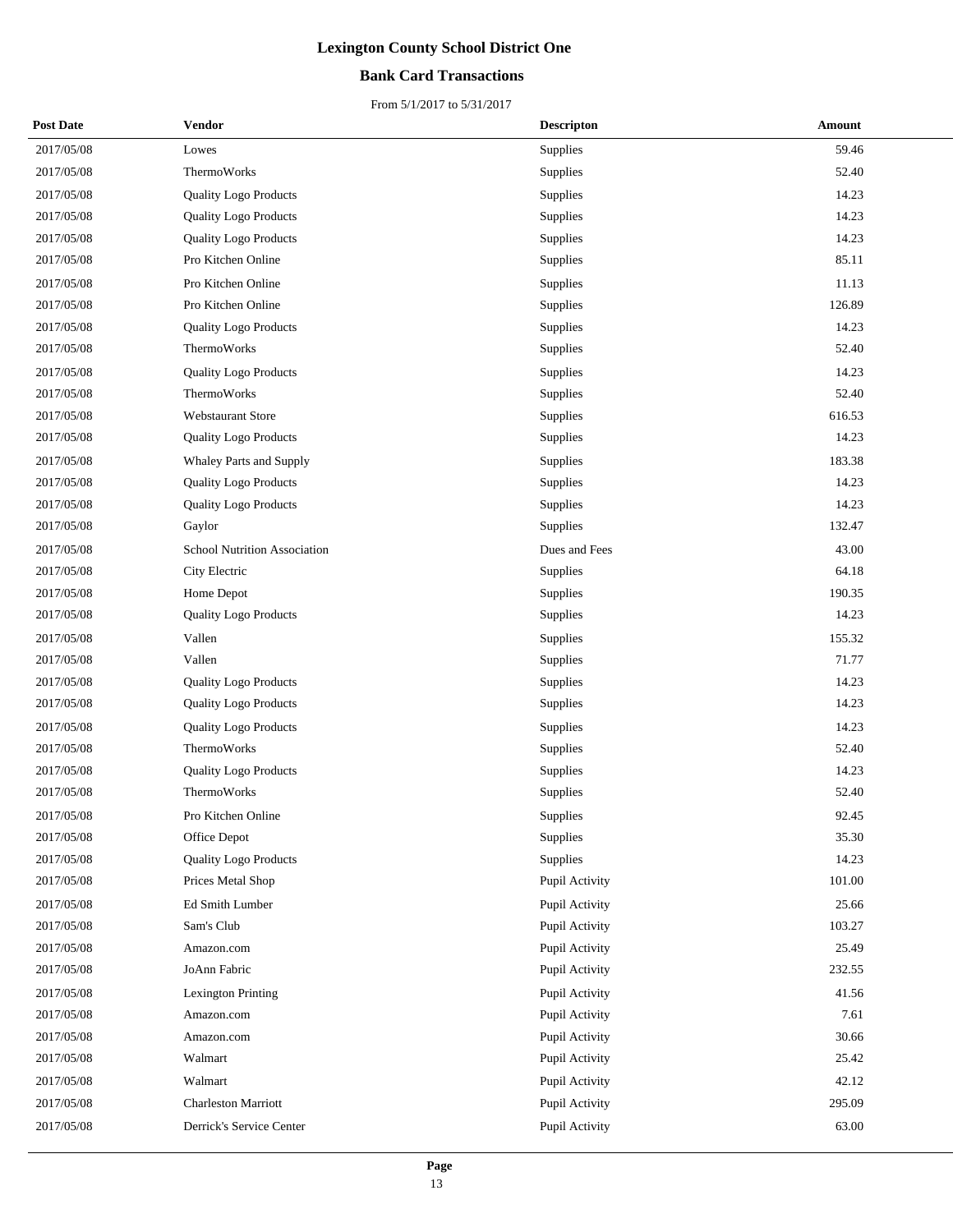### **Bank Card Transactions**

| <b>Post Date</b> | <b>Vendor</b>           | <b>Descripton</b>       | Amount |
|------------------|-------------------------|-------------------------|--------|
| 2017/05/08       | Fairfield Inn           | Travel                  | 268.34 |
| 2017/05/10       | Marriott                | Pupil Activity          | 351.82 |
| 2017/05/10       | Marriott                | Pupil Activity          | 265.56 |
| 2017/05/10       | Marriott                | Pupil Activity          | 527.73 |
| 2017/05/10       | <b>Bojangles</b>        | Pupil Activity          | 76.22  |
| 2017/05/10       | Kmart                   | Pupil Activity          | 7.50   |
| 2017/05/10       | Office Depot            | Pupil Activity          | 44.69  |
| 2017/05/10       | Bose                    | Pupil Activity          | 238.00 |
| 2017/05/10       | BT Camps - SC           | Pupil Activity          | 53.00  |
| 2017/05/10       | Wilson and Associates   | Pupil Activity          | 360.00 |
| 2017/05/10       | Wilson and Associates   | Pupil Activity          | 337.50 |
| 2017/05/10       | Wilson and Associates   | Pupil Activity          | 97.63  |
| 2017/05/10       | Trophy and Awards       | Pupil Activity          | 160.29 |
| 2017/05/10       | Signarama               | Pupil Activity          | 53.50  |
| 2017/05/10       | <b>BSN</b>              | Pupil Activity          | 87.10  |
| 2017/05/10       | Storey's Florist        | Pupil Activity          | 65.00  |
| 2017/05/10       | <b>Direct Athletics</b> | Pupil Activity          | 49.00  |
| 2017/05/10       | <b>Direct Athletics</b> | Pupil Activity          | 107.50 |
| 2017/05/10       | Domino's                | Pupil Activity          | 110.16 |
| 2017/05/10       | Publix                  | Pupil Activity          | 227.70 |
| 2017/05/10       | Tennis Warehouse        | Pupil Activity          | 549.50 |
| 2017/05/10       | Wipes                   | Pupil Activity          | 347.51 |
| 2017/05/10       | Wilson and Associates   | Pupil Activity          | 350.00 |
| 2017/05/10       | <b>BSN</b>              | Pupil Activity          | 387.77 |
| 2017/05/10       | <b>BSN</b>              | Pupil Activity          | 345.62 |
| 2017/05/10       | Storey's Florist        | Pupil Activity          | 85.00  |
| 2017/05/24       | <b>AMAZON</b>           | Supplies                | 8.39   |
| 2017/05/24       | THE CONTAINER STORE     | Supplies                | 119.67 |
| 2017/05/24       | <b>AMAZON</b>           | Supplies                | 337.03 |
| 2017/05/24       | <b>AMAZON</b>           | Supplies                | 46.05  |
| 2017/05/24       | <b>AMAZON</b>           | Supplies                | 0.28   |
| 2017/05/24       | WALMART                 | Supplies                | 28.74  |
| 2017/05/24       | <b>AMAZON</b>           | Supplies                | 1.32   |
| 2017/05/24       | Finish Line Auto        | Repairs and Maintenance | 175.00 |
| 2017/05/24       | Dillon Supply           | Supplies-Maintenace     | 102.21 |
| 2017/05/24       | City Electric           | Supplies-Maintenace     | 27.50  |
| 2017/05/24       | City Electric           | Supplies-Maintenace     | 35.87  |
| 2017/05/24       | ADI                     | Supplies-Maintenace     | 153.34 |
| 2017/05/24       | Lowe's                  | Supplies-Maintenace     | 7.25   |
| 2017/05/24       | HARBOR FREIGHT TOOLS    | Supplies                | 140.55 |
| 2017/05/24       | MURPHY EXPRESS          | Supplies                | 55.10  |
| 2017/05/24       | LOWE'S                  | Supplies                | 40.57  |
| 2017/05/24       | Lowe's                  | Supplies-Maintenace     | 20.99  |
| 2017/05/24       | Lexington True Value    | Supplies-Maintenace     | 12.82  |
|                  |                         |                         |        |
| 2017/05/24       | Lowe's                  | Supplies-Maintenace     | 80.14  |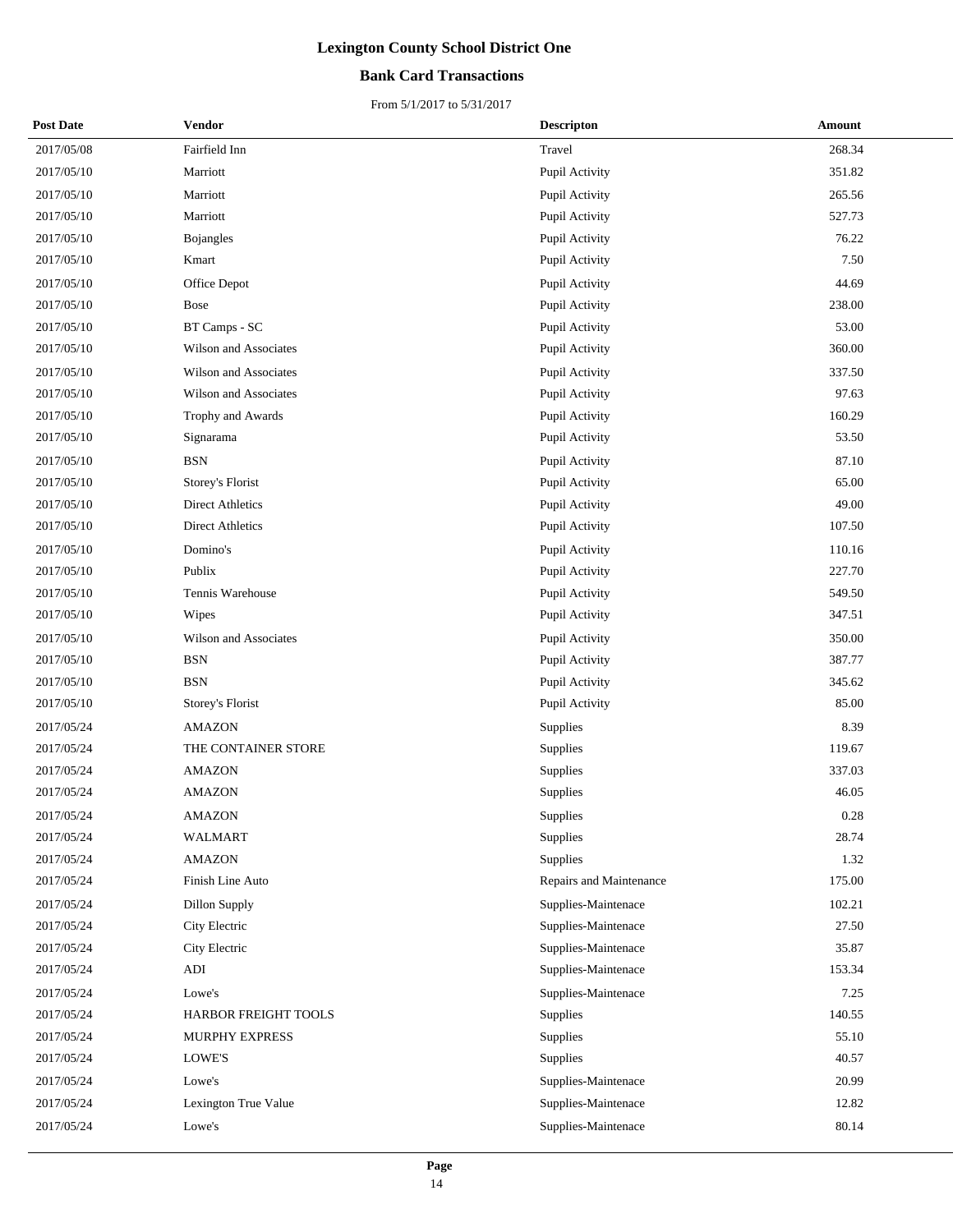### **Bank Card Transactions**

| <b>Post Date</b> | Vendor                         | <b>Descripton</b>          | Amount |
|------------------|--------------------------------|----------------------------|--------|
| 2017/05/24       | Lowe's                         | Supplies-Maintenace        | 141.86 |
| 2017/05/24       | City Electric                  | Supplies-Maintenace        | 86.93  |
| 2017/05/24       | City Electric                  | Supplies-Maintenace        | 86.93  |
| 2017/05/24       | City Electric                  | Supplies-Maintenace        | 144.45 |
| 2017/05/24       | City Electric                  | Supplies-Maintenace        | 79.18  |
| 2017/05/24       | ADI                            | Supplies-Maintenace        | 85.86  |
| 2017/05/24       | City Electric                  | Supplies-Maintenace        | 97.25  |
| 2017/05/24       | <b>WALMART</b>                 | <b>Supplies</b>            | 176.94 |
| 2017/05/24       | <b>AMAZON</b>                  | Pupil Activity             | 82.31  |
| 2017/05/24       | LOWE'S                         | Pupil Activity             | 21.38  |
| 2017/05/25       | Office Depot                   | Supplies                   | 7.42   |
| 2017/05/25       | <b>WALMART</b>                 | <b>Supplies</b>            | 0.32   |
| 2017/05/25       | <b>USPS</b>                    | Supplies                   | 147.00 |
| 2017/05/25       | <b>AMAZON</b>                  | Supplies                   | 7.29   |
| 2017/05/25       | <b>EBAY</b>                    | Supplies                   | 62.50  |
| 2017/05/25       | <b>AMAZON</b>                  | <b>Supplies</b>            | 32.89  |
| 2017/05/25       | <b>CREATIVE TEACHING PRESS</b> | Supplies                   | 93.80  |
| 2017/05/25       | Booksource                     | <b>Supplies</b>            | 70.40  |
| 2017/05/25       | Amazon.com                     | Supplies                   | 14.00  |
| 2017/05/25       | Amazon.com                     | <b>Supplies</b>            | 13.62  |
| 2017/05/25       | Amazon.com                     | Supplies                   | 4.82   |
| 2017/05/25       | Amazon.com                     | Supplies                   | 9.84   |
| 2017/05/25       | Booksource                     | Supplies                   | 443.10 |
| 2017/05/25       | Amazon.com                     | Supplies                   | 254.80 |
| 2017/05/25       | Amazon.com                     | Supplies                   | 4.53   |
| 2017/05/25       | <b>US Post Office</b>          | Supplies                   | 26.78  |
| 2017/05/25       | <b>TJMax</b>                   | Supplies                   | 55.58  |
| 2017/05/25       | <b>US Post Office</b>          | <b>Supplies</b>            | 11.41  |
| 2017/05/25       | <b>Totally Promotional</b>     | Supplies                   | 349.70 |
| 2017/05/25       | K2Awards and Apparel           | Supplies                   | 142.74 |
| 2017/05/25       | Amazon                         | Supplies                   | 58.95  |
| 2017/05/25       | <b>USPS</b>                    | Supplies                   | 6.80   |
| 2017/05/25       | Amazon                         | Supplies                   | 66.39  |
| 2017/05/25       | Amazon                         | Supplies                   | 85.37  |
| 2017/05/25       | Jones School Supply            | Supplies                   | 246.13 |
| 2017/05/25       | Amazon                         | Supplies                   | 35.94  |
| 2017/05/25       | <b>USPS</b>                    | Supplies                   | 52.72  |
| 2017/05/25       | Jones School Supply            | Supplies                   | 923.80 |
| 2017/05/25       | Jones School Supply            | Supplies                   | 234.46 |
| 2017/05/25       | Teachers Pay Teachers          | Supplies                   | 183.20 |
| 2017/05/25       | <b>USPS</b>                    | Supplies                   | 735.00 |
| 2017/05/25       | Linen Tablecloth               | Supplies                   | 25.50  |
| 2017/05/25       | Amazon                         | Supplies                   | 15.92  |
| 2017/05/25       | Amazon                         | <b>Technology Supplies</b> | 99.95  |
| 2017/05/25       | <b>BILO</b>                    | Supplies                   | 42.00  |
|                  |                                |                            |        |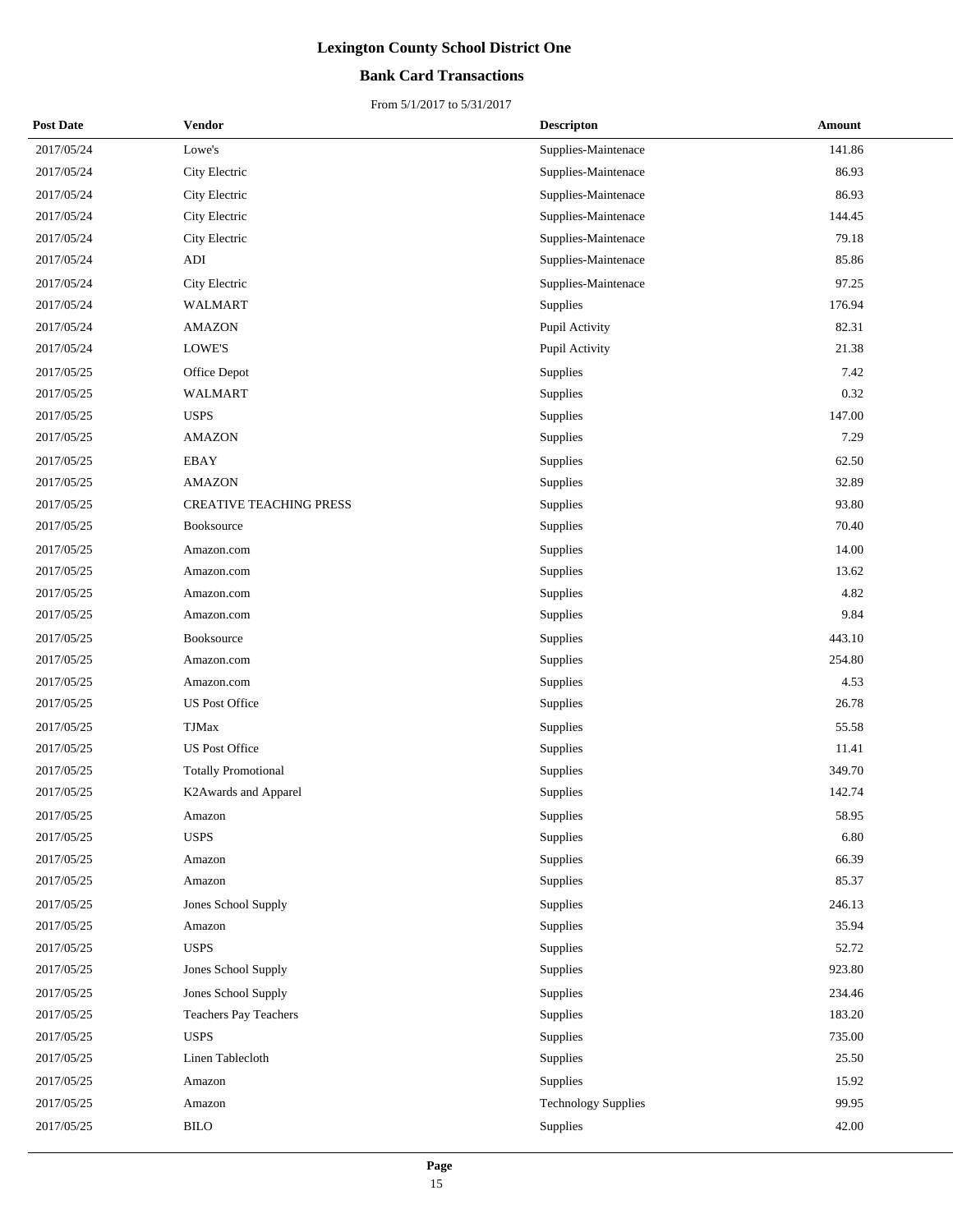### **Bank Card Transactions**

| <b>Post Date</b> | <b>Vendor</b>               | <b>Descripton</b>          | Amount |
|------------------|-----------------------------|----------------------------|--------|
| 2017/05/25       | <b>PUBLIX</b>               | Supplies                   | 97.29  |
| 2017/05/25       | <b>BILO</b>                 | Supplies                   | 26.00  |
| 2017/05/25       | <b>EXXON</b>                | Supplies                   | 48.00  |
| 2017/05/25       | <b>MICROBOARDS</b>          | Supplies                   | 73.13  |
| 2017/05/25       | <b>BILO</b>                 | Supplies                   | 52.94  |
| 2017/05/25       | THE CUSTOM FRAMER           | Supplies                   | 169.06 |
| 2017/05/25       | OFFICE DEPOT                | Supplies                   | 206.10 |
| 2017/05/25       | Amazon.com                  | Supplies                   | 99.51  |
| 2017/05/25       | Target                      | Supplies                   | 195.43 |
| 2017/05/25       | Wal-Mart                    | Supplies                   | 148.61 |
| 2017/05/25       | <b>Survey Monkey</b>        | Software Renewal/Agreemen  | 78.00  |
| 2017/05/25       | PrinterTechs.com            | Supplies                   | 215.18 |
| 2017/05/25       | Amazon                      | Library Books              | 94.54  |
| 2017/05/25       | Amazon.com                  | Supplies                   | 88.35  |
| 2017/05/25       | <b>USPS</b>                 | Supplies                   | 7.08   |
| 2017/05/25       | WalMart                     | Supplies                   | 55.63  |
| 2017/05/25       | Amazon                      | <b>Technology Supplies</b> | 339.69 |
| 2017/05/25       | Salsarita's                 | Other Objects              | 160.59 |
| 2017/05/25       | Libby's                     | Other Objects              | 40.03  |
| 2017/05/25       | <b>Fluid Power Services</b> | Repairs and Maintenance    | 193.87 |
| 2017/05/25       | Ed Smith Lumber             | Supplies-Maintenace        | 56.41  |
| 2017/05/25       | Shell Oil                   | Supplies-Maintenace        | 94.31  |
| 2017/05/25       | Precision Fire              | Supplies-Maintenace        | 203.73 |
| 2017/05/25       | Metals & Alloys             | Supplies-Maintenace        | 114.66 |
| 2017/05/25       | Lee Transport               | Supplies-Maintenace        | 17.12  |
| 2017/05/25       | AutoZone                    | Supplies-Maintenace        | 88.59  |
| 2017/05/25       | Lexington Florist           | Supplies-Maintenace        | 68.71  |
| 2017/05/25       | Oswald Lumber               | Supplies-Maintenace        | 121.64 |
| 2017/05/25       | Shell Oil                   | Supplies-Maintenace        | 85.00  |
| 2017/05/25       | Enlows                      | Supplies-Maintenace        | 62.28  |
| 2017/05/25       | Lexington DMV               | Supplies-Maintenace        | 34.00  |
| 2017/05/25       | Lee Transport               | Supplies-Maintenace        | 66.34  |
| 2017/05/25       | Lee Transport               | Supplies-Maintenace        | 32.10  |
| 2017/05/25       | Shell Oil                   | Supplies-Maintenace        | 56.90  |
| 2017/05/25       | AutoZone                    | Supplies-Maintenace        | 94.01  |
| 2017/05/25       | <b>Tractor Supply</b>       | Supplies-Maintenace        | 74.89  |
| 2017/05/25       | Home Depot                  | Supplies-Maintenace        | 79.03  |
| 2017/05/25       | AutoZone                    | Supplies-Maintenace        | 119.69 |
| 2017/05/25       | Ferguson                    | Supplies-Maintenace        | 23.91  |
| 2017/05/25       | HOME DEPOT                  | Supplies                   | 172.01 |
| 2017/05/25       | LOWE'S                      | Supplies                   | 17.77  |
| 2017/05/25       | <b>MEGA STOP</b>            | Supplies                   | 43.40  |
| 2017/05/25       | HOME DEPOT                  | Supplies                   | 40.64  |
| 2017/05/25       | <b>WALMART</b>              | Supplies                   | 32.64  |
| 2017/05/25       | Lowe's                      | Supplies-Maintenace        | 32.07  |
|                  |                             |                            |        |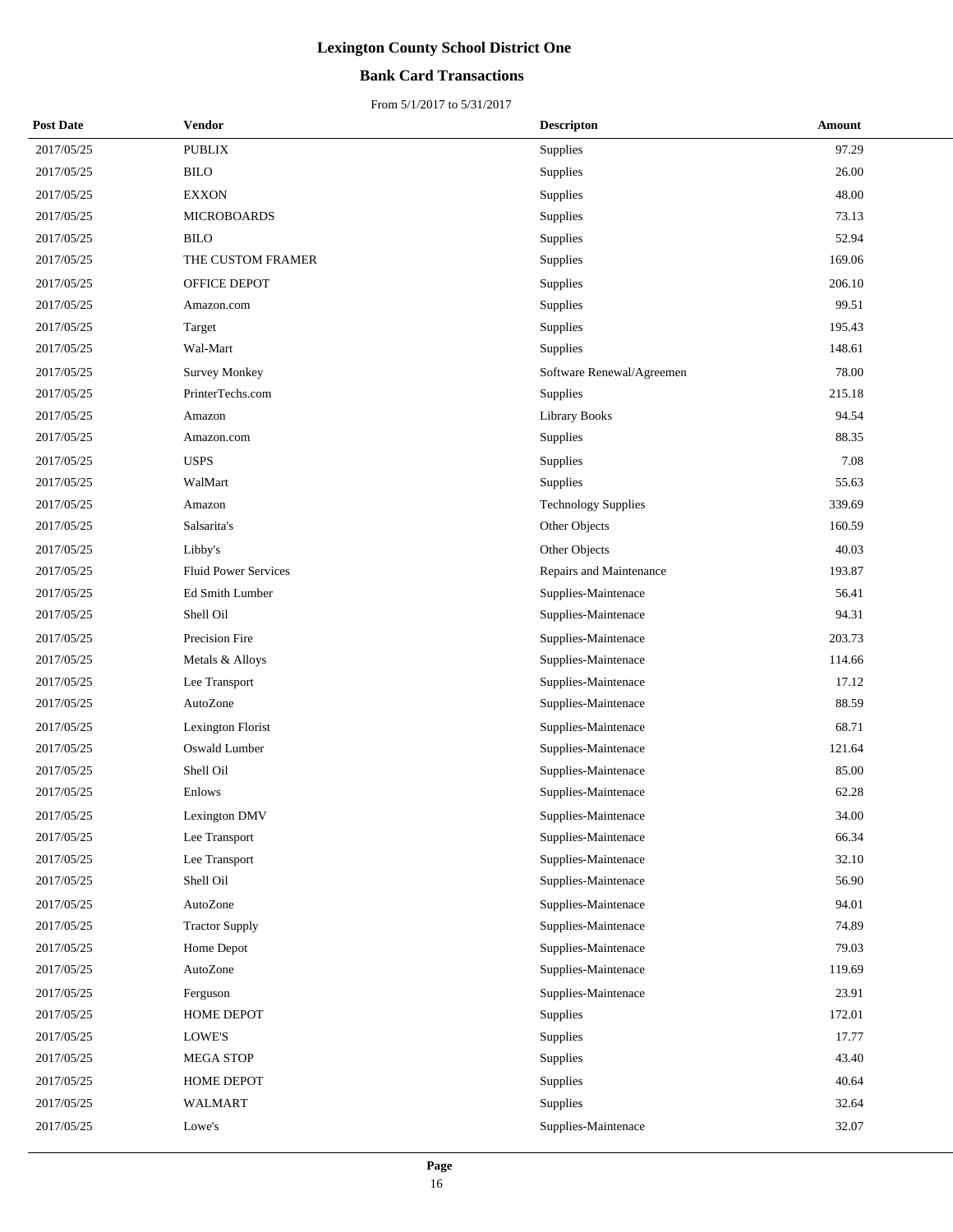### **Bank Card Transactions**

| <b>Post Date</b> | Vendor                        | <b>Descripton</b>       | Amount |
|------------------|-------------------------------|-------------------------|--------|
| 2017/05/25       | Ed Smith                      | Supplies-Maintenace     | 11.24  |
| 2017/05/25       | Cable & Connections           | Supplies-Maintenace     | 46.92  |
| 2017/05/25       | City Electric                 | Supplies-Maintenace     | 2.25   |
| 2017/05/25       | WP Law                        | Supplies-Maintenace     | 79.58  |
| 2017/05/25       | Lowe's                        | Supplies-Maintenace     | 49.31  |
| 2017/05/25       | Amazon                        | Supplies-Maintenace     | 309.64 |
| 2017/05/25       | Home Depot                    | Supplies-Maintenace     | 56.14  |
| 2017/05/25       | Lowe's                        | Supplies-Maintenace     | 100.47 |
| 2017/05/25       | TRUE VALUE                    | Supplies                | 11.34  |
| 2017/05/25       | TRUE VALUE                    | Supplies                | 32.06  |
| 2017/05/25       | <b>SPARROW &amp; KENNEDY</b>  | Supplies                | 95.54  |
| 2017/05/25       | City Electric                 | Supplies-Maintenace     | 133.43 |
| 2017/05/25       | Murphy Express                | Supplies                | 31.62  |
| 2017/05/25       | Lowes                         | Supplies                | 18.98  |
| 2017/05/25       | Murphy Express                | Supplies                | 32.77  |
| 2017/05/25       | Lowes                         | Supplies                | 13.76  |
| 2017/05/25       | Ed Smith Lumber               | Supplies-Maintenace     | 38.52  |
| 2017/05/25       | Smith & Jones                 | Supplies-Maintenace     | 29.57  |
| 2017/05/25       | Lowe's                        | Supplies-Maintenace     | 26.19  |
| 2017/05/25       | Lowe's                        | Supplies-Maintenace     | 45.67  |
| 2017/05/25       | City Electric                 | Supplies-Maintenace     | 109.19 |
| 2017/05/25       | City Electric                 | Supplies-Maintenace     | 25.66  |
| 2017/05/25       | City Electric                 | Supplies-Maintenace     | 26.70  |
| 2017/05/25       | City Electric                 | Supplies-Maintenace     | 36.52  |
| 2017/05/25       | City Electric                 | Supplies-Maintenace     | 8.35   |
| 2017/05/25       | Lowe's                        | Supplies-Maintenace     | 123.29 |
| 2017/05/25       | Walker Hardware               | <b>Supplies</b>         | 6.15   |
| 2017/05/25       | Lowe's                        | Supplies-Maintenace     | 137.52 |
| 2017/05/25       | Lowe's                        | Supplies-Maintenace     | 111.34 |
| 2017/05/25       | <b>Batteries Plus</b>         | Supplies-Maintenace     | 127.87 |
| 2017/05/25       | Gateway Supply                | Supplies-Maintenace     | 43.77  |
| 2017/05/25       | SOS                           | Repairs and Maintenance | 405.00 |
| 2017/05/25       | Lowe's                        | Supplies-Maintenace     | 109.95 |
| 2017/05/25       | Catoes                        | Supplies-Maintenace     | 75.50  |
| 2017/05/25       | Lowes                         | Supplies                | 26.17  |
| 2017/05/25       | Lowes                         | Supplies                | 638.38 |
| 2017/05/25       | Murphy's                      | Supplies                | 49.10  |
| 2017/05/25       | Smith & Jones                 | Supplies-Maintenace     | 29.58  |
| 2017/05/25       | CK Supply                     | Supplies-Maintenace     | 62.64  |
| 2017/05/25       | City Electric                 | Supplies-Maintenace     | 39.95  |
| 2017/05/25       | Sox Fence                     | Supplies-Maintenace     | 31.03  |
| 2017/05/25       | Gateway Supply                | Supplies-Maintenace     | 30.24  |
| 2017/05/25       | Lowe's                        | Supplies-Maintenace     | 27.40  |
| 2017/05/25       | <b>Educational Wonderland</b> | Supplies                | 258.55 |
| 2017/05/25       | Sam's                         | Supplies                | 43.18  |
|                  |                               |                         |        |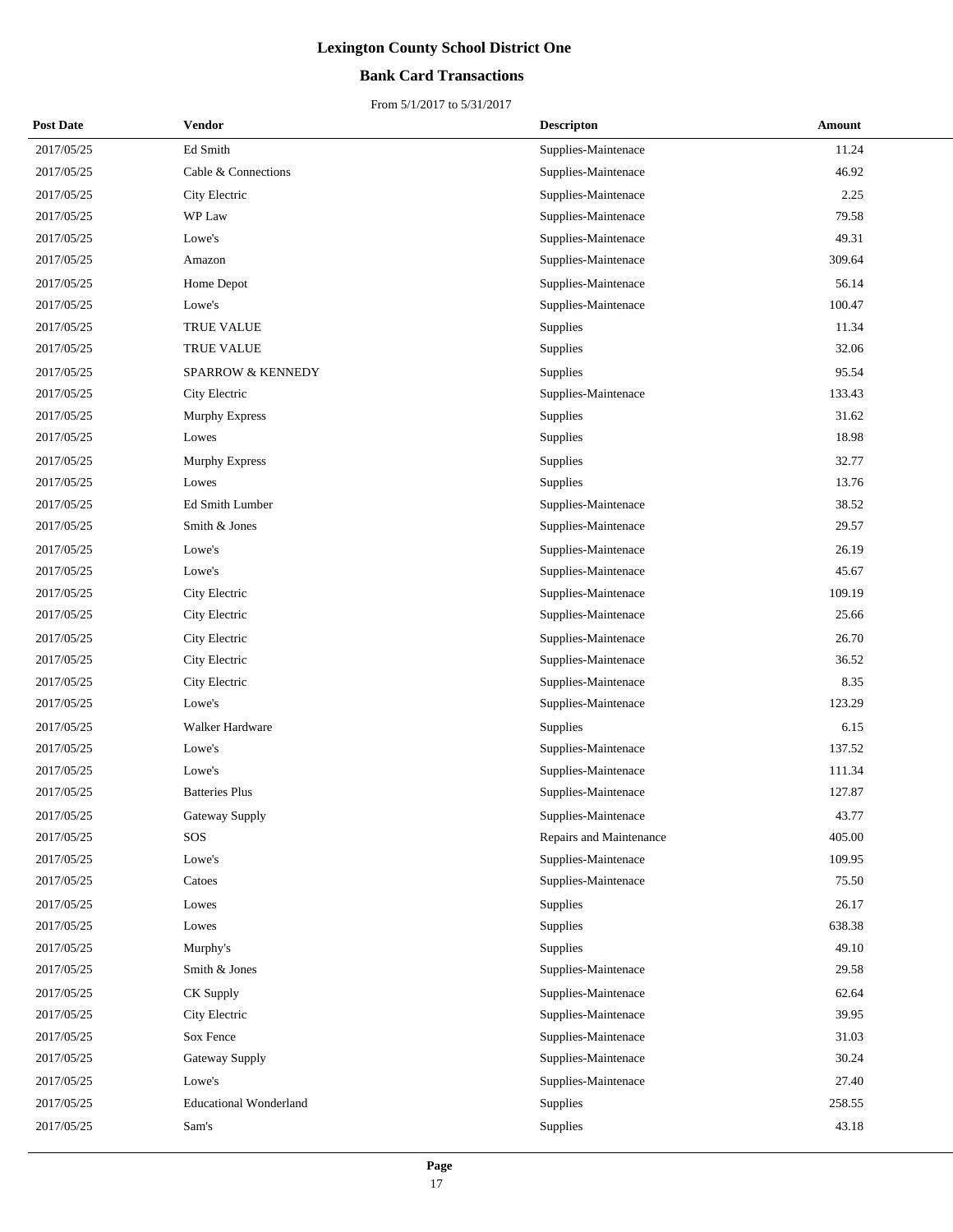### **Bank Card Transactions**

| <b>Post Date</b> | <b>Vendor</b>                | <b>Descripton</b>           | Amount    |
|------------------|------------------------------|-----------------------------|-----------|
| 2017/05/25       | Delta.com                    | Travel                      | 818.60    |
| 2017/05/25       | Delta. Com                   | Travel                      | 296.90    |
| 2017/05/25       | <b>ISTE 2017</b>             | Travel                      | 535.00    |
| 2017/05/25       | <b>ISTE 2017</b>             | Travel                      | 535.00    |
| 2017/05/25       | <b>ISTE 2017</b>             | Travel                      | 535.00    |
| 2017/05/25       | Delta. Com                   | Travel                      | 296.90    |
| 2017/05/25       | Delta.com                    | Travel                      | 1,611.20  |
| 2017/05/25       | <b>ISTE 2017</b>             | Travel                      | 535.00    |
| 2017/05/25       | Hotel Beacon NYC             | Travel                      | 1,857.54  |
| 2017/05/25       | Delta.com                    | Travel                      | 805.60    |
| 2017/05/25       | Amazon                       | Supplies                    | 38.99     |
| 2017/05/25       | Duxbury Systems Inc.         | Software Renewal/Agreemen   | 395.00    |
| 2017/05/25       | Office Depot                 | Supplies                    | 54.53     |
| 2017/05/25       | Office Depot                 | Supplies                    | 19.13     |
| 2017/05/25       | Amazon                       | Supplies                    | 14.19     |
| 2017/05/25       | Amazon                       | Supplies                    | 5.50      |
| 2017/05/25       | Amazon                       | Supplies                    | 18.56     |
| 2017/05/25       | Amazon                       | Supplies                    | 51.38     |
| 2017/05/25       | Office Depot                 | Supplies                    | 109.02    |
| 2017/05/25       | BP                           | Pupil Transportation        | 34.15     |
| 2017/05/25       | <b>BP</b>                    | Pupil Transportation        | 46.30     |
| 2017/05/25       | <b>LANIER PARKING</b>        | Pupil Transportation        | 10.00     |
| 2017/05/25       | <b>ENTERPRISE</b>            | Pupil Transportation        | 209.04    |
| 2017/05/25       | <b>ENTERPRISE</b>            | Pupil Transportation        | 245.79    |
| 2017/05/25       | <b>ENTERPRISE</b>            | Pupil Transportation        | 209.04    |
| 2017/05/25       | BP                           | Pupil Transportation        | 100.00    |
| 2017/05/25       | <b>LANIER PARKING</b>        | <b>Pupil Transportation</b> | 10.00     |
| 2017/05/25       | <b>UNITED</b>                | Travel                      | 50.00     |
| 2017/05/25       | <b>UNITED</b>                | Travel                      | 50.00     |
| 2017/05/25       | REPUBLIC PARKING             | Travel                      | 66.00     |
| 2017/05/25       | Walmart                      | Supplies                    | 119.34    |
| 2017/05/25       | Walmart                      | Supplies                    | 49.50     |
| 2017/05/25       | <b>WALMART</b>               | <b>Supplies</b>             | 93.25     |
| 2017/05/25       | WALMART                      | <b>Technology Supplies</b>  | 336.00    |
| 2017/05/25       | Scholastic                   | Supplies                    | 220.00    |
| 2017/05/25       | Amazon                       | Supplies                    | 384.42    |
| 2017/05/25       | <b>Scholastic Book Fairs</b> | Supplies                    | 192.34    |
| 2017/05/25       | Scholastic Book Fairs        | Supplies                    | 10.00     |
| 2017/05/25       | Amazon                       | Supplies                    | 26.37     |
| 2017/05/25       | <b>Kingston Plantation</b>   | Travel                      | 64.99     |
| 2017/05/25       | <b>Kingston Plantation</b>   | Travel                      | 644.30    |
| 2017/05/25       | Credit Voucher               | Travel                      | $-588.27$ |
| 2017/05/25       | Sheraton Boston Hotel        | Travel                      | 882.42    |
| 2017/05/25       | Carlfischer.com              | Pupil Activity              | 47.95     |
| 2017/05/25       | CL Barnhouse Company         | Pupil Activity              | 38.31     |
|                  |                              |                             |           |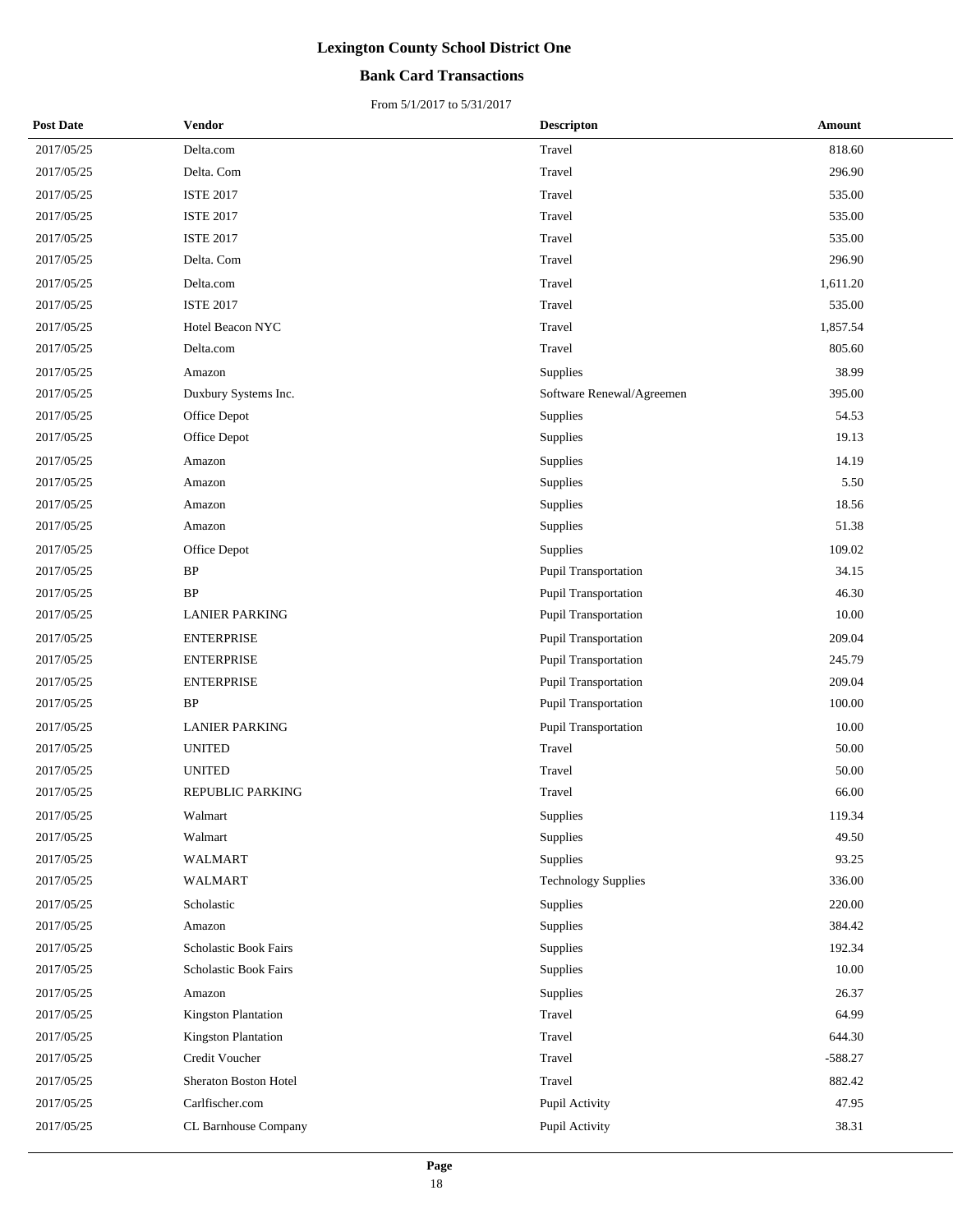### **Bank Card Transactions**

| <b>Post Date</b> | Vendor                         | <b>Descripton</b>  | <b>Amount</b> |
|------------------|--------------------------------|--------------------|---------------|
| 2017/05/25       | <b>JW</b> Pepper               | Pupil Activity     | 156.55        |
| 2017/05/25       | <b>JW</b> Pepper               | Pupil Activity     | 23.80         |
| 2017/05/25       | <b>UPS</b> Store               | Pupil Activity     | 109.76        |
| 2017/05/25       | Carolina Screen Printers       | Pupil Activity     | 48.15         |
| 2017/05/25       | Amazon                         | Pupil Activity     | 39.24         |
| 2017/05/25       | Walmart                        | Pupil Activity     | 60.14         |
| 2017/05/25       | Paypal, Christopher Pedley     | Pupil Activity     | 4.50          |
| 2017/05/25       | Amazon.com                     | Pupil Activity     | 80.54         |
| 2017/05/25       | Amazon.com                     | Pupil Activity     | 9.83          |
| 2017/05/25       | IGA                            | Pupil Activity     | 11.63         |
| 2017/05/25       | $_{\rm IGA}$                   | Pupil Activity     | 100.52        |
| 2017/05/25       | <b>IGA</b>                     | Pupil Activity     | 76.15         |
| 2017/05/25       | Wal-Mart                       | Pupil Activity     | 13.44         |
| 2017/05/25       | <b>AMAZON</b>                  | Pupil Activity     | 51.34         |
| 2017/05/25       | Lowes                          | Pupil Activity     | 102.55        |
| 2017/05/25       | Office Depot                   | Pupil Activity     | 8.62          |
| 2017/05/25       | Office Depot                   | Pupil Activity     | 410.82        |
| 2017/05/25       | Amazon.com                     | Pupil Activity     | 28.49         |
| 2017/05/25       | Booksource                     | Pupil Activity     | 14.79         |
| 2017/05/25       | Wal-Mart                       | Pupil Activity     | 43.35         |
| 2017/05/25       | Shar                           | Pupil Activity     | 73.73         |
| 2017/05/25       | Jones School Supply            | Pupil Activity     | 160.42        |
| 2017/05/25       | Trophy and Awards Center       | Pupil Activity     | 84.53         |
| 2017/05/25       | Lowes                          | Pupil Activity     | 64.11         |
| 2017/05/25       | Walmart                        | Pupil Activity     | 76.71         |
| 2017/05/25       | Amazon.com                     | Supplies           | 97.70         |
| 2017/05/25       | Lowes                          | Supplies           | 163.64        |
| 2017/05/26       | Amazon                         | Supplies           | 46.88         |
| 2017/05/26       | Expedia                        | Travel             | $-185.88$     |
| 2017/05/26       | Pro Imaging                    | Supplies           | 780.00        |
| 2017/05/26       | LOWES                          | Supplies           | 18.16         |
| 2017/05/26       | Ed Smith Lumber                | Supplies           | 59.42         |
| 2017/05/26       | <b>SHELL</b>                   | Supplies           | 25.83         |
| 2017/05/26       | LOWES CUSTODIAL SUPPLIES-flush | Supplies           | 252.35        |
| 2017/05/26       | <b>LOWES</b>                   | Supplies           | 51.67         |
| 2017/05/26       | WALMART                        | Supplies           | 23.66         |
| 2017/05/26       | <b>USPS</b>                    | Supplies           | 111.72        |
| 2017/05/26       | AMAZON.COM                     | Supplies           | 233.78        |
| 2017/05/26       | Jo-Ann                         | Pupil Activity     | 46.76         |
| 2017/05/26       | <b>AMAZON</b>                  | Pupil Activity     | 58.72         |
| 2017/05/26       | Walmart                        | Pupil Activity     | 21.90         |
| 2017/05/31       | Teachers Pay Teachers          | Supplies-Immersion | 162.30        |
| 2017/05/31       | Teachers Pay Teachers          | Supplies-Immersion | 197.54        |
| 2017/05/31       | Walmart                        | Supplies           | 108.23        |
| 2017/05/31       | Amazon.com                     | Supplies           | 53.45         |
|                  |                                |                    |               |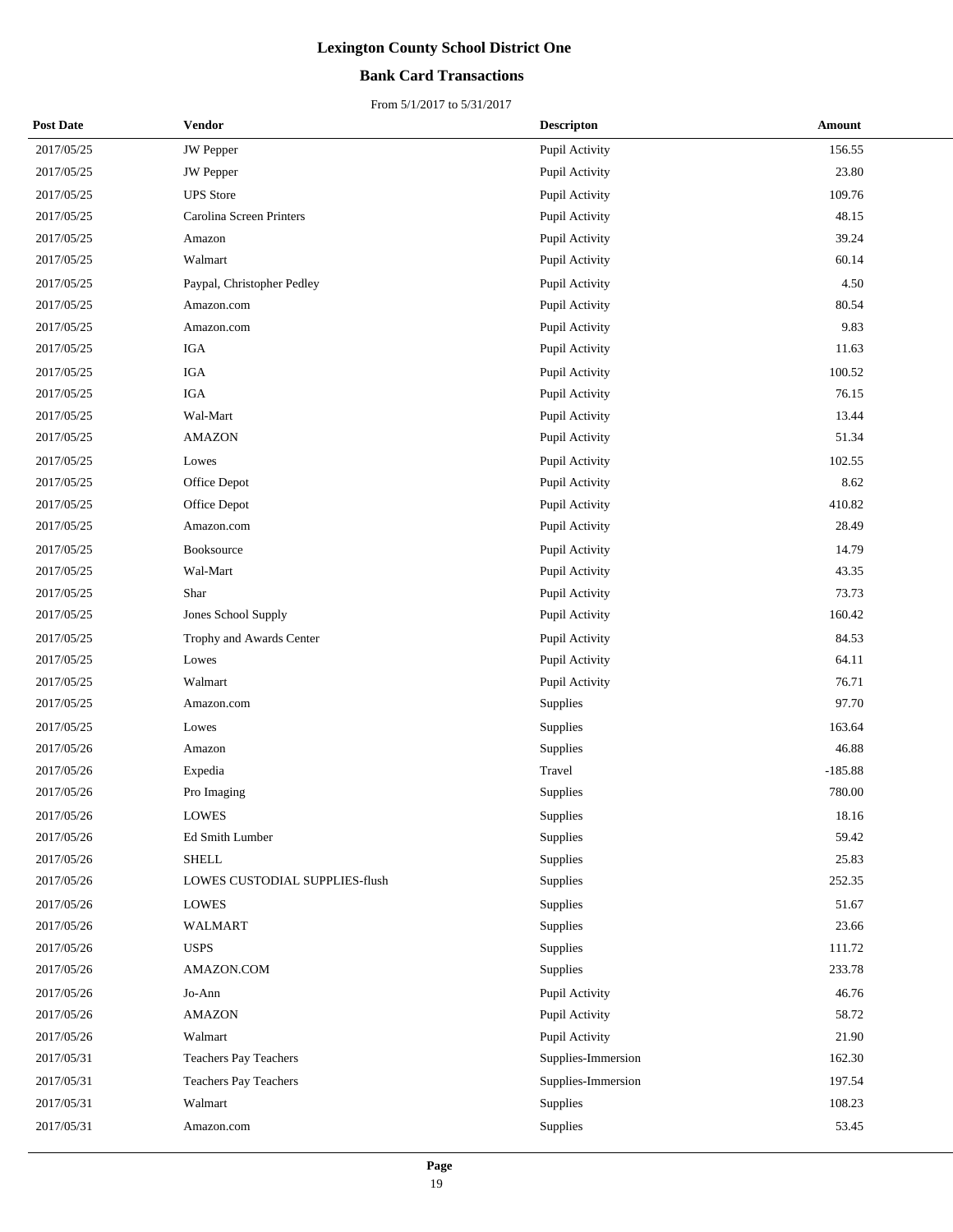### **Bank Card Transactions**

| <b>Post Date</b> | <b>Vendor</b>                | Descripton                      | <b>Amount</b> |
|------------------|------------------------------|---------------------------------|---------------|
| 2017/05/31       | <b>USPS</b>                  | Supplies                        | 197.61        |
| 2017/05/31       | CVS Pharmacy                 | Supplies                        | 6.40          |
| 2017/05/31       | Office Depot                 | Supplies                        | 95.59         |
| 2017/05/31       | Raptor Technologies          | Supplies                        | 100.00        |
| 2017/05/31       | Office Depot                 | Supplies                        | 108.75        |
| 2017/05/31       | Amazon.com                   | Supplies                        | 13.89         |
| 2017/05/31       | World Class Ink              | Supplies                        | 91.74         |
| 2017/05/31       | Office Depot                 | Supplies                        | 77.00         |
| 2017/05/31       | Walmart                      | Supplies                        | 24.20         |
| 2017/05/31       | <b>SMORE</b>                 | Supplies-Immersion              | 59.00         |
| 2017/05/31       | <b>Teachers Pay Teachers</b> | Supplies-Immersion              | 228.70        |
| 2017/05/31       | Walmart                      | Supplies                        | 21.31         |
| 2017/05/31       | Dollar General               | Supplies                        | 14.45         |
| 2017/05/31       | Walmart                      | Supplies                        | 59.90         |
| 2017/05/31       | Walmart                      | <b>Technology Supplies</b>      | 95.80         |
| 2017/05/31       | Walmart                      | Supplies                        | 28.76         |
| 2017/05/31       | Freedom Paper                | Supplies                        | 282.30        |
| 2017/05/31       | Amazon.com                   | Supplies                        | 8.19          |
| 2017/05/31       | Walmart                      | Supplies                        | 23.51         |
| 2017/05/31       | Walmart                      | Supplies                        | 38.37         |
| 2017/05/31       | Steeles.com Medical          | Supplies                        | 85.89         |
| 2017/05/31       | School Nurse Supply          | Supplies                        | 60.95         |
| 2017/05/31       | Walmart                      | Supplies                        | 13.06         |
| 2017/05/31       | Walmart                      | Supplies                        | 23.52         |
| 2017/05/31       | Walmart                      | Supplies                        | 121.83        |
| 2017/05/31       | Bound to Stay Bound          | <b>Library Books</b>            | 319.36        |
| 2017/05/31       | <b>CHEAP TICKETS</b>         | Travel-Teacher Staff Dev        | 29.96         |
| 2017/05/31       | <b>CHEAP TICKETS</b>         | <b>Travel-Teacher Staff Dev</b> | 29.96         |
| 2017/05/31       | <b>CHEAP TICKETS</b>         | Travel-Teacher Staff Dev        | 14.98         |
| 2017/05/31       | <b>CHEAP TICKETS</b>         | <b>Travel-Teacher Staff Dev</b> | 44.94         |
| 2017/05/31       | <b>CHEAP TICKETS</b>         | Travel-Teacher Staff Dev        | 14.98         |
| 2017/05/31       | CHEAP TICKETS/ AMERICAN AIR  | Travel-Teacher Staff Dev        | 523.60        |
| 2017/05/31       | CHEAP TICKETS/ AMERICAN AIR  | <b>Travel-Teacher Staff Dev</b> | 859.60        |
| 2017/05/31       | CHEAP TICKETS/ AMERICAN AIR  | Travel-Teacher Staff Dev        | 523.60        |
| 2017/05/31       | CHEAP TICKETS/ AMERICAN AIR  | <b>Travel-Teacher Staff Dev</b> | 523.60        |
| 2017/05/31       | CHEAP TICKETS/ DELTA AIR     | <b>Travel-Teacher Staff Dev</b> | 303.80        |
| 2017/05/31       | CHEAP TICKETS/DELTA AIR      | <b>Travel-Teacher Staff Dev</b> | 685.60        |
| 2017/05/31       | CHEAP TICKETS/DELTA AIR      | Travel-Teacher Staff Dev        | 685.60        |
| 2017/05/31       | CHEAP TICKETS/ DELTA AIR     | <b>Travel-Teacher Staff Dev</b> | 665.60        |
| 2017/05/31       | CHEAP TICKETS/ DELTA AIR     | <b>Travel-Teacher Staff Dev</b> | 344.40        |
| 2017/05/31       | CHEAP TICKETS/DELTA AIR      | <b>Travel-Teacher Staff Dev</b> | 665.60        |
| 2017/05/31       | CHEAP TICKETS/ AMERICAN AIR  | Travel-Teacher Staff Dev        | 239.40        |
| 2017/05/31       | <b>UNCA</b>                  | Travel                          | 265.00        |
| 2017/05/31       | First Book Marketplace -     | Supplies                        | 121.30        |
| 2017/05/31       | Southwest                    | Travel                          | 399.46        |
|                  |                              |                                 |               |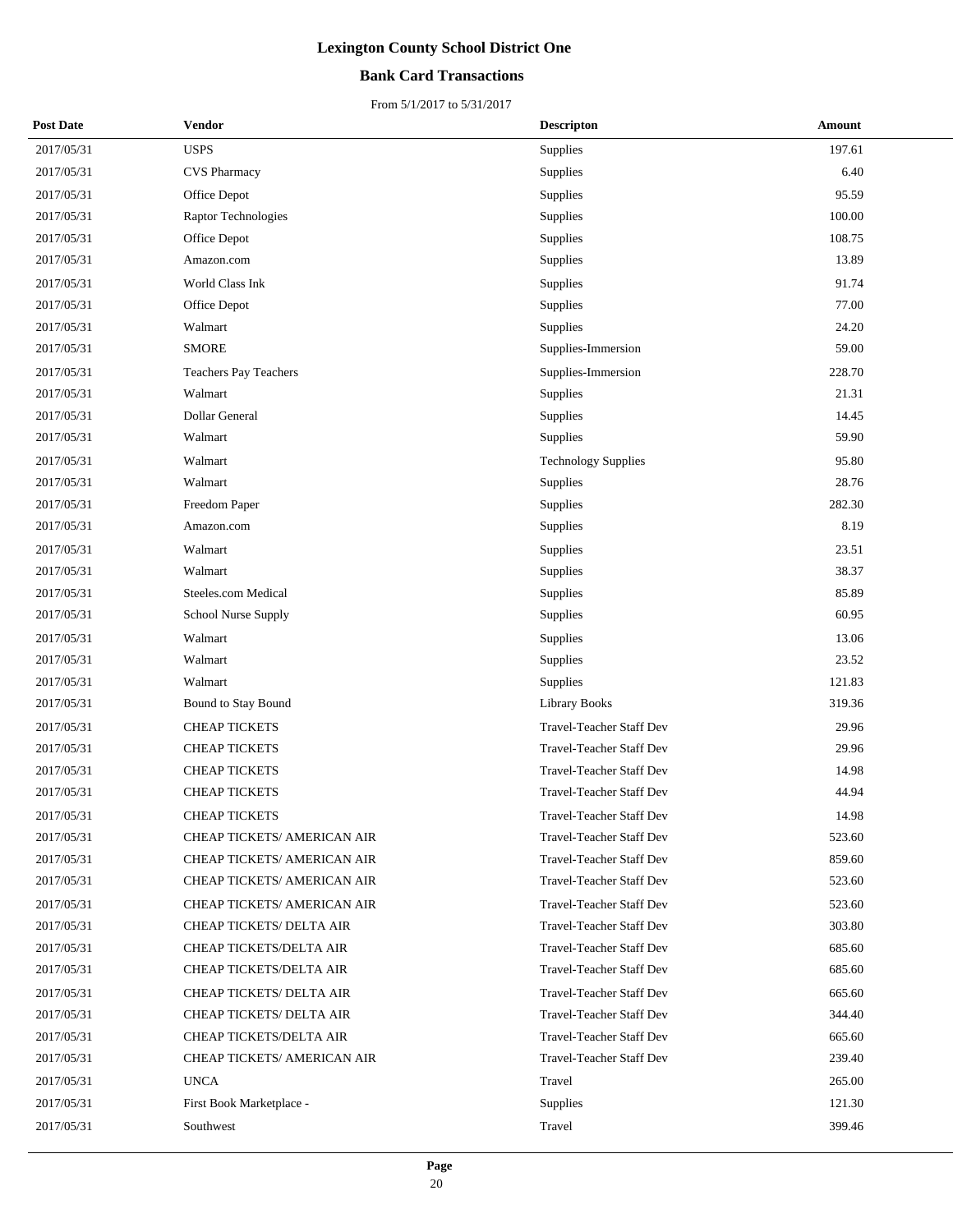### **Bank Card Transactions**

| <b>Post Date</b> | Vendor                         | <b>Descripton</b>       | Amount |
|------------------|--------------------------------|-------------------------|--------|
| 2017/05/31       | <b>USPS</b>                    | Supplies                | 3.35   |
| 2017/05/31       | Office Depot                   | Supplies                | 18.35  |
| 2017/05/31       | Office Depot                   | Supplies                | 123.03 |
| 2017/05/31       | <b>US Postal Service</b>       | Supplies                | 381.00 |
| 2017/05/31       | Office Depot                   | Supplies                | 123.01 |
| 2017/05/31       | GFOASC 888-8916064 SC          | Travel                  | 112.75 |
| 2017/05/31       | SOUTH CAROLINA ASSOC 803-92072 | Travel                  | 60.00  |
| 2017/05/31       | SOUTH CAROLINA ASSOC 803-92072 | Travel                  | 60.00  |
| 2017/05/31       | GFOASC 888-8916064 SC          | Travel                  | 112.75 |
| 2017/05/31       | SOUTH CAROLINA ASSOC 803-92072 | Travel                  | 60.00  |
| 2017/05/31       | SOUTH CAROLINA ASSOC 803-92072 | Travel                  | 60.00  |
| 2017/05/31       | OFFICE DEPOT #2196 LEXINGTON S | Supplies                | 19.53  |
| 2017/05/31       | POSTAL EXPRESS LLC 803-9572342 | Supplies                | 7.65   |
| 2017/05/31       | POSTAL EXPRESS LLC 803-9572342 | Supplies                | 15.30  |
| 2017/05/31       | LR Hook Tire                   | Repairs and Maintenance | 149.64 |
| 2017/05/31       | Ace Glass                      | Repairs and Maintenance | 157.00 |
| 2017/05/31       | <b>Stock Building Supply</b>   | Supplies-Maintenace     | 17.97  |
| 2017/05/31       | Jim Hudson                     | Supplies-Maintenace     | 12.20  |
| 2017/05/31       | Shell Oil                      | Supplies-Maintenace     | 80.00  |
| 2017/05/31       | Sunoco                         | Supplies-Maintenace     | 61.01  |
| 2017/05/31       | Enlows                         | Supplies-Maintenace     | 281.43 |
| 2017/05/31       | Ferguson                       | Supplies-Maintenace     | 9.96   |
| 2017/05/31       | Enlows                         | Supplies-Maintenace     | 119.04 |
| 2017/05/31       | A-Z Lawnmower                  | Supplies-Maintenace     | 53.50  |
| 2017/05/31       | AW Upholstery                  | Supplies-Maintenace     | 227.60 |
| 2017/05/31       | Columbia DMV                   | Supplies-Maintenace     | 25.00  |
| 2017/05/31       | Ed Smith Lumber                | Supplies-Maintenace     | 147.45 |
| 2017/05/31       | Enlows                         | Supplies-Maintenace     | 77.35  |
| 2017/05/31       | Lexington True Value           | Supplies-Maintenace     | 32.07  |
| 2017/05/31       | Sunoco                         | Supplies-Maintenace     | 60.02  |
| 2017/05/31       | Enlows                         | Supplies-Maintenace     | 139.72 |
| 2017/05/31       | Lexington True Value           | Supplies-Maintenace     | 43.09  |
| 2017/05/31       | A-Z Lawnmower                  | Supplies-Maintenace     | 44.72  |
| 2017/05/31       | <b>Truck Pro</b>               | Supplies-Maintenace     | 229.95 |
| 2017/05/31       | Ferguson                       | Supplies-Maintenace     | 110.64 |
| 2017/05/31       | Lowe's                         | Supplies-Maintenace     | 5.01   |
| 2017/05/31       | Enlows                         | Supplies-Maintenace     | 72.66  |
| 2017/05/31       | Enlows                         | Supplies-Maintenace     | 41.34  |
| 2017/05/31       | TRACTOR SUPPLY                 | Supplies                | 30.94  |
| 2017/05/31       | HOME DEPOT                     | Supplies                | 9.60   |
| 2017/05/31       | LR HOOK TIRE                   | Supplies                | 93.28  |
| 2017/05/31       | A-Z Lawnmower                  | Supplies-Maintenace     | 22.23  |
| 2017/05/31       | Ferguson                       | Supplies-Maintenace     | 44.40  |
| 2017/05/31       | Sherwin Williams               | Supplies-Maintenace     | 54.78  |
| 2017/05/31       | A-Z Lawnmower                  | Supplies-Maintenace     | 47.67  |
|                  |                                |                         |        |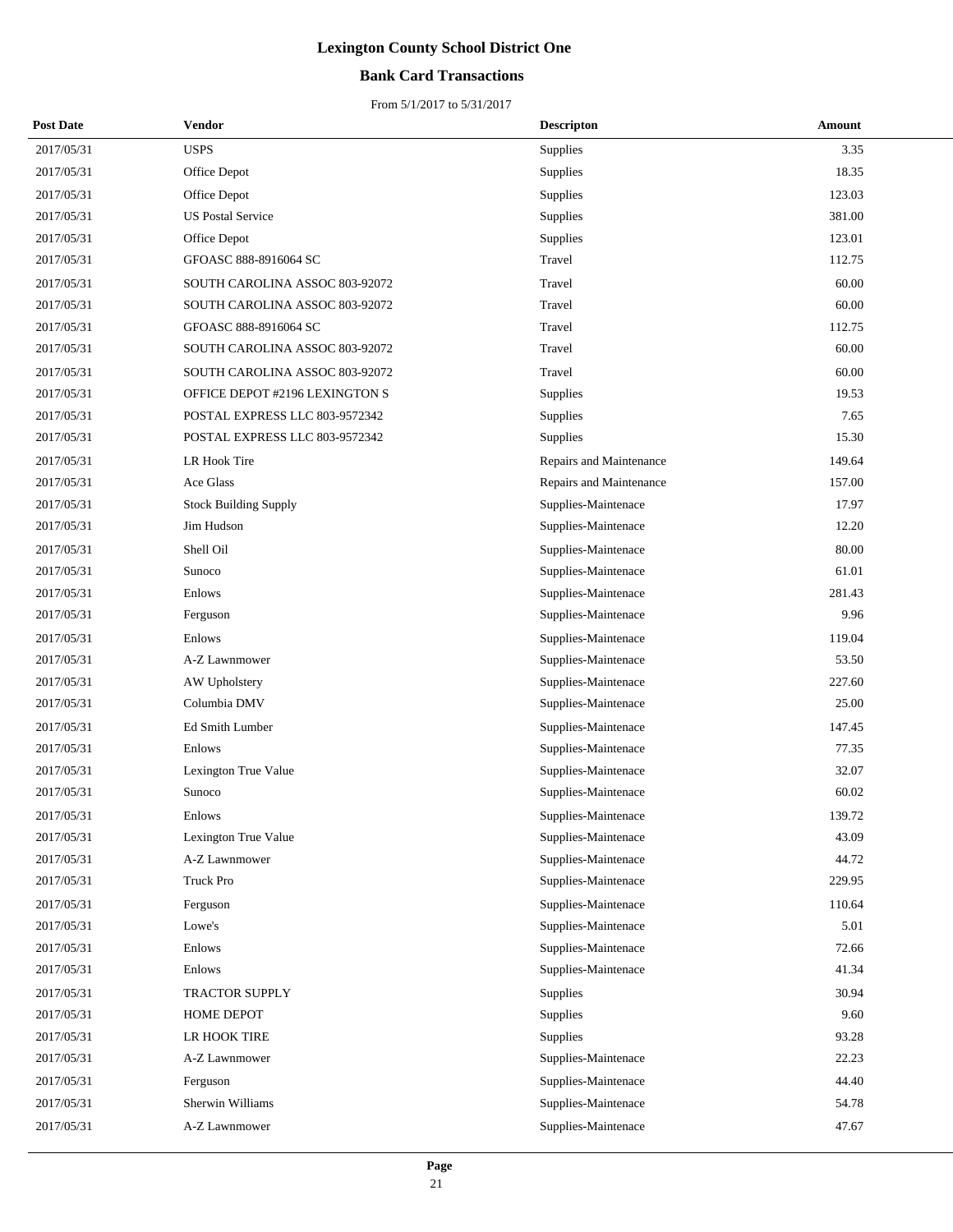### **Bank Card Transactions**

| <b>Post Date</b> | Vendor                      | <b>Descripton</b>   | Amount |
|------------------|-----------------------------|---------------------|--------|
| 2017/05/31       | <b>United Refrigeration</b> | Supplies-Maintenace | 183.28 |
| 2017/05/31       | WP Law                      | Supplies-Maintenace | 12.77  |
| 2017/05/31       | Ferguson                    | Supplies-Maintenace | 108.60 |
| 2017/05/31       | Lexington True Value        | Supplies-Maintenace | 9.38   |
| 2017/05/31       | A-Z Lawnmower               | Supplies-Maintenace | 42.89  |
| 2017/05/31       | Sherwin Williams            | Supplies-Maintenace | 114.04 |
| 2017/05/31       | Sherwin Williams            | Supplies-Maintenace | 169.19 |
| 2017/05/31       | Derrick's                   | Supplies            | 67.00  |
| 2017/05/31       | Northern Tools              | Supplies            | 81.90  |
| 2017/05/31       | Lowe's                      | Supplies            | 43.74  |
| 2017/05/31       | A-Z Lawnmower               | Supplies-Maintenace | 46.40  |
| 2017/05/31       | Hosepower                   | Supplies-Maintenace | 30.20  |
| 2017/05/31       | Walker Hardware LLC         | <b>Supplies</b>     | 48.97  |
| 2017/05/31       | Shell Oil                   | Supplies            | 91.57  |
| 2017/05/31       | Shumpert's IGA              | Supplies            | 3.21   |
| 2017/05/31       | Ferguson                    | Supplies-Maintenace | 15.32  |
| 2017/05/31       | Ferguson                    | Supplies-Maintenace | 27.70  |
| 2017/05/31       | Carts Plus                  | Supplies-Maintenace | 88.68  |
| 2017/05/31       | United Refrigeration        | Supplies-Maintenace | 183.27 |
| 2017/05/31       | A-Z Lawnmower               | Supplies-Maintenace | 44.91  |
| 2017/05/31       | Ferguson                    | Supplies-Maintenace | 84.29  |
| 2017/05/31       | Sherwin Williams            | Supplies-Maintenace | 224.81 |
| 2017/05/31       | <b>HARBOR FREIGHT</b>       | Supplies            | 75.93  |
| 2017/05/31       | <b>SUNOCO</b>               | Supplies            | 51.00  |
| 2017/05/31       | <b>AMAZON</b>               | Supplies            | 39.90  |
| 2017/05/31       | Sherwin Williams            | Supplies-Maintenace | 54.77  |
| 2017/05/31       | A-Z Lawnmower               | Supplies-Maintenace | 39.95  |
| 2017/05/31       | SPARROW & KENNENDY          | Supplies            | 44.44  |
| 2017/05/31       | WW GRAINGER                 | Supplies            | 167.78 |
| 2017/05/31       | <b>EXXON</b>                | Supplies            | 45.00  |
| 2017/05/31       | <b>TRUE VALUE</b>           | Supplies            | 8.97   |
| 2017/05/31       | SHELL OIL                   | Supplies            | 23.00  |
| 2017/05/31       | <b>EXXON</b>                | Supplies            | 53.90  |
| 2017/05/31       | <b>EXXON</b>                | Supplies            | 53.00  |
| 2017/05/31       | Ferguson                    | Supplies-Maintenace | 55.49  |
| 2017/05/31       | Ferguson                    | Supplies-Maintenace | 299.23 |
| 2017/05/31       | Gateway Supply              | Supplies-Maintenace | 59.80  |
| 2017/05/31       | Sherwin Williams            | Supplies-Maintenace | 304.20 |
| 2017/05/31       | Gateway Supply              | Supplies-Maintenace | 9.02   |
| 2017/05/31       | Lowe's                      | Supplies-Maintenace | 39.78  |
| 2017/05/31       | Ferguson                    | Supplies-Maintenace | 313.45 |
| 2017/05/31       | City Electric               | Supplies-Maintenace | 312.74 |
| 2017/05/31       | AutoZone                    | Supplies-Maintenace | 128.25 |
| 2017/05/31       | Walmart -                   | Supplies            | 37.71  |
| 2017/05/31       | Pitt Stop #31               | Supplies            | 19.01  |
|                  |                             |                     |        |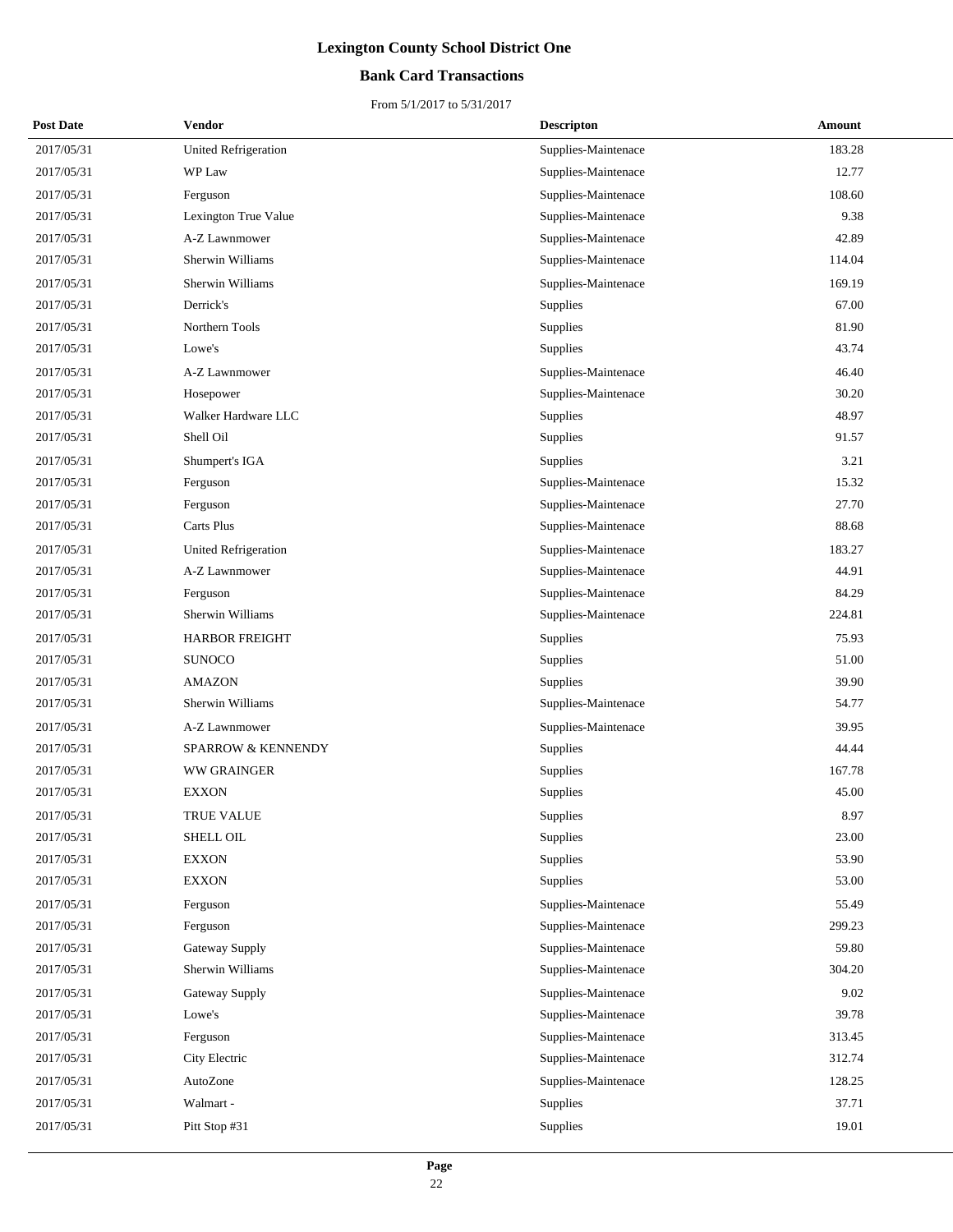### **Bank Card Transactions**

| <b>Post Date</b> | Vendor                   | <b>Descripton</b> | Amount                            |  |
|------------------|--------------------------|-------------------|-----------------------------------|--|
| 2017/05/31       | Home Depot               | Supplies          | 22.02                             |  |
| 2017/05/31       | Home Depot               | Supplies          | 64.14                             |  |
| 2017/05/31       | Lowe's                   | Supplies          | 109.93                            |  |
| 2017/05/31       | <b>LR Hook Tire</b>      |                   | Repairs and Maintenance<br>122.11 |  |
| 2017/05/31       | Smith & Jones            | Supplies          | 124.12                            |  |
| 2017/05/31       | Walmart                  | Supplies          | 18.97                             |  |
| 2017/05/31       | A-Z Lawnmower Parts      | Supplies          | 534.95                            |  |
| 2017/05/31       | Walmart                  | Supplies          | 8.85                              |  |
| 2017/05/31       | Walmart                  | Supplies          | 57.39                             |  |
| 2017/05/31       | Smith & Jones Janitorial | Supplies          | 181.64                            |  |
| 2017/05/31       | <b>Murphy Express</b>    | Supplies          | 94.08                             |  |
| 2017/05/31       | Walmart                  | Supplies          | 101.53                            |  |
| 2017/05/31       | Murphy express           | Supplies          | 51.17                             |  |
| 2017/05/31       | Shoppe                   | Supplies          | 49.37                             |  |
| 2017/05/31       | Lowes                    | Supplies          | 10.58                             |  |
| 2017/05/31       | Ferguson                 |                   | 31.19<br>Supplies-Maintenace      |  |
| 2017/05/31       | Derrick's                | Supplies          | 30.80                             |  |
| 2017/05/31       | Derricks                 | Supplies          | 25.00                             |  |
| 2017/05/31       | Ferguson                 |                   | 31.35<br>Supplies-Maintenace      |  |
| 2017/05/31       | Ferguson                 |                   | Supplies-Maintenace<br>75.97      |  |
| 2017/05/31       | Walker Hardware          |                   | Supplies-Maintenace<br>10.80      |  |
| 2017/05/31       | Sherwin Williams         |                   | 179.85<br>Supplies-Maintenace     |  |
| 2017/05/31       | Sherwin Williams         |                   | Supplies-Maintenace<br>137.88     |  |
| 2017/05/31       | Carts Plus               |                   | Supplies-Maintenace<br>256.75     |  |
| 2017/05/31       | <b>Bilt Rite</b>         |                   | 525.00<br>Repairs and Maintenance |  |
| 2017/05/31       | Sears                    |                   | 160.49<br>Supplies-Maintenace     |  |
| 2017/05/31       | Ferguson                 |                   | 84.74<br>Supplies-Maintenace      |  |
| 2017/05/31       | Ferguson                 |                   | Supplies-Maintenace<br>36.43      |  |
| 2017/05/31       | Ferguson                 |                   | 21.98<br>Supplies-Maintenace      |  |
| 2017/05/31       | <b>Sherwin Williams</b>  |                   | 228.08<br>Supplies-Maintenace     |  |
| 2017/05/31       | Epting Dist.             |                   | Supplies-Maintenace<br>184.65     |  |
| 2017/05/31       | <b>ADM</b> Signs         |                   | 115.56<br>Supplies-Maintenace     |  |
| 2017/05/31       | A-Z Lawnmower            |                   | 30.00<br>Supplies-Maintenace      |  |
| 2017/05/31       | Lowes                    | Supplies          | 247.34                            |  |
| 2017/05/31       | Pitt Stop/Sunoco         | Supplies          | 28.25                             |  |
| 2017/05/31       | Lowes                    | Supplies          | 72.50                             |  |
| 2017/05/31       | Ferguson                 |                   | 102.66<br>Supplies-Maintenace     |  |
| 2017/05/31       | O'Reilly Auto Parts      | Supplies          | 10.43                             |  |
| 2017/05/31       | True Value               | Supplies          | 5.34                              |  |
| 2017/05/31       | O'Reilly Auto parts      | Supplies          | $-7.23$                           |  |
| 2017/05/31       | ExxonMobile - Pitt Stop  | Supplies          | 56.30                             |  |
| 2017/05/31       | Lowe's                   | Supplies          | 80.57                             |  |
| 2017/05/31       | Murphy Express           | Supplies          | 19.81                             |  |
| 2017/05/31       | Uline                    | Supplies          | 294.93                            |  |
| 2017/05/31       | Carts Plus               |                   | 749.00<br>Supplies-Maintenace     |  |
|                  |                          |                   |                                   |  |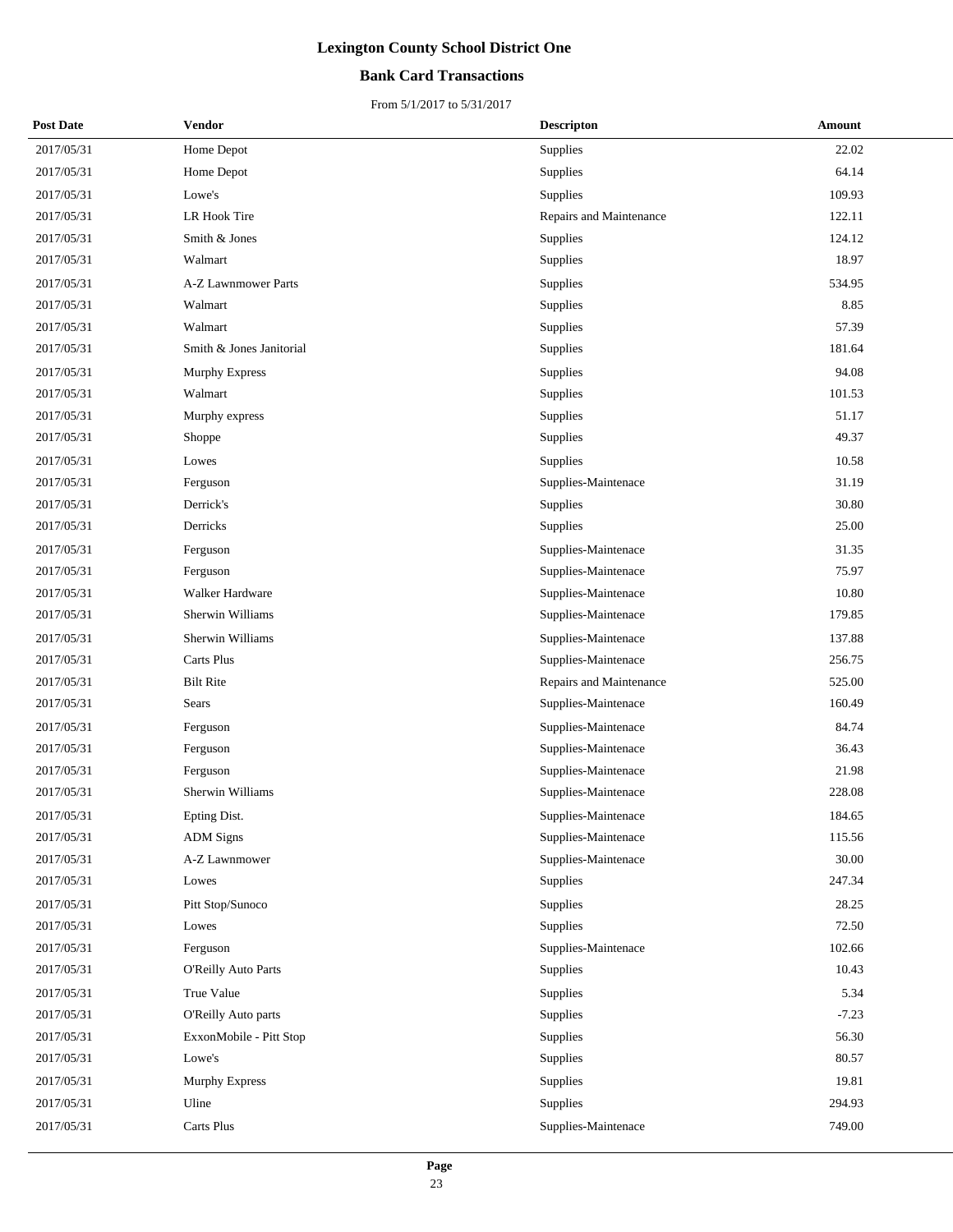### **Bank Card Transactions**

| <b>Post Date</b> | Vendor             | <b>Descripton</b>         | <b>Amount</b> |
|------------------|--------------------|---------------------------|---------------|
| 2017/05/31       | A-Z Lawnmower      | Supplies-Maintenace       | 51.70         |
| 2017/05/31       | Sparrow & Kennedy  | Supplies-Maintenace       | 241.39        |
| 2017/05/31       | Carts Plus         | Supplies-Maintenace       | 151.94        |
| 2017/05/31       | A-Z Lawnmower      | Supplies-Maintenace       | 42.40         |
| 2017/05/31       | Sparrow & Kennedy  | Supplies-Maintenace       | 61.71         |
| 2017/05/31       | <b>SLED</b>        | Other Prof & Tech Service | 16.00         |
| 2017/05/31       | Walmart            | Supplies                  | 95.19         |
| 2017/05/31       | Family Dollar      | Supplies                  | 23.54         |
| 2017/05/31       | Office Depot       | Supplies                  | 102.70        |
| 2017/05/31       | Walmart            | Supplies                  | 138.03        |
| 2017/05/31       | LR Hook Tire       | Supplies                  | 503.81        |
| 2017/05/31       | Interstate         | Supplies                  | 121.62        |
| 2017/05/31       | Interstate         | <b>Supplies</b>           | 30.47         |
| 2017/05/31       | Office Depot       | Supplies                  | 222.45        |
| 2017/05/31       | Lowes              | Supplies                  | 99.83         |
| 2017/05/31       | Interstate         | Supplies                  | 29.08         |
| 2017/05/31       | Walmart            | Supplies                  | 14.95         |
| 2017/05/31       | Interstate         | Supplies                  | 162.95        |
| 2017/05/31       | Office depot       | Supplies                  | 250.35        |
| 2017/05/31       | <b>SCDMV</b>       | Supplies                  | 17.00         |
| 2017/05/31       | Interstate         | Supplies                  | 28.34         |
| 2017/05/31       | Interstate         | Supplies                  | $-343.08$     |
| 2017/05/31       | Office Depot       | Supplies                  | 401.20        |
| 2017/05/31       | <b>ACCP</b> Brands | Supplies                  | 48.15         |
| 2017/05/31       | Enlows             | Supplies                  | 161.48        |
| 2017/05/31       | Enlows             | Supplies                  | 85.90         |
| 2017/05/31       | Office Depot       | Supplies                  | 69.54         |
| 2017/05/31       | Best Buy           | Supplies                  | 74.89         |
| 2017/05/31       | AutoZone           | Supplies                  | 42.79         |
| 2017/05/31       | Enlows             | Supplies                  | 158.53        |
| 2017/05/31       | Enlows             | Supplies                  | 98.43         |
| 2017/05/31       | True Value         | Supplies                  | 25.66         |
| 2017/05/31       | SAms               | Supplies                  | 51.64         |
| 2017/05/31       | Enlows             | Supplies                  | 205.50        |
| 2017/05/31       | WAlmart            | Other Objects             | 117.01        |
| 2017/05/31       | WAlmart            | Other Objects             | 137.94        |
| 2017/05/31       | Gattis Pro Audio   | Rentals                   | 85.60         |
| 2017/05/31       | Dollar General     | Supplies                  | 7.49          |
| 2017/05/31       | Walmart            | Supplies                  | 63.79         |
| 2017/05/31       | Dollar General     | Supplies                  | 13.91         |
| 2017/05/31       | Office Depot       | Supplies                  | 16.04         |
| 2017/05/31       | Dollar General     | Supplies                  | 14.98         |
| 2017/05/31       | Dollar General     | Supplies                  | 14.98         |
| 2017/05/31       | Dollar General     | Supplies                  | 5.35          |
| 2017/05/31       | Dollar General     | Supplies                  | 11.77         |
|                  |                    |                           |               |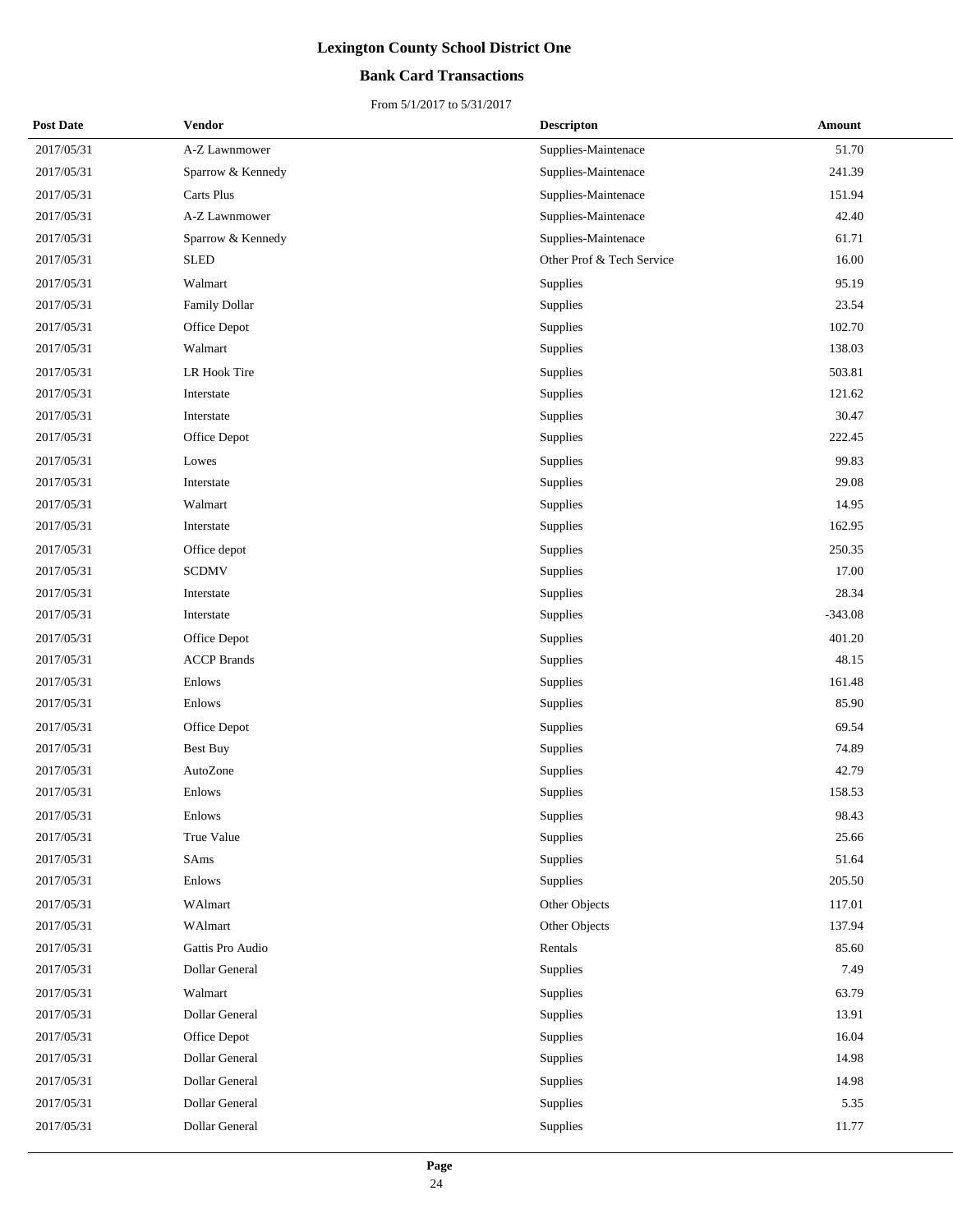### **Bank Card Transactions**

| <b>Post Date</b> | Vendor                     | <b>Descripton</b>          | Amount |
|------------------|----------------------------|----------------------------|--------|
| 2017/05/31       | <b>Best Buy</b>            | <b>Technology Supplies</b> | 564.93 |
| 2017/05/31       | PMI                        | Dues and Fees              | 149.00 |
| 2017/05/31       | Publix                     | Other Objects              | 28.60  |
| 2017/05/31       | TeachersPayTeachers        | <b>Supplies</b>            | 22.50  |
| 2017/05/31       | Amazon.com                 | Supplies                   | 90.96  |
| 2017/05/31       | Amazon.com                 | Supplies                   | 42.19  |
| 2017/05/31       | Amazon.com                 | Supplies                   | 28.94  |
| 2017/05/31       | Shumperts IGA              | <b>Supplies</b>            | 28.87  |
| 2017/05/31       | Walmart                    | Supplies                   | 23.68  |
| 2017/05/31       | <b>USPS</b>                | Supplies                   | 499.80 |
| 2017/05/31       | Walmart                    | Supplies                   | 37.44  |
| 2017/05/31       | Reading Recovery           | Travel                     | 495.00 |
| 2017/05/31       | <b>LOVES</b>               | Pupil Transportation       | 22.00  |
| 2017/05/31       | <b>ENTERPRISE</b>          | Pupil Transportation       | 186.73 |
| 2017/05/31       | <b>LOVES</b>               | Pupil Transportation       | 34.50  |
| 2017/05/31       | Walmart                    | <b>Supplies</b>            | 100.18 |
| 2017/05/31       | Walmart-                   | Supplies                   | 134.82 |
| 2017/05/31       | Walmart                    | Supplies                   | 140.95 |
| 2017/05/31       | Wingards                   | Supplies                   | 51.36  |
| 2017/05/31       | Scholastic Book Fair       | Supplies                   | 643.00 |
| 2017/05/31       | Amazon.com                 | Supplies                   | 51.94  |
| 2017/05/31       | Walmart.com                | Supplies                   | 7.37   |
| 2017/05/31       | Celmson Edu.               | Travel                     | 250.00 |
| 2017/05/31       | <b>UNCA</b>                | Travel                     | 400.00 |
| 2017/05/31       | Scholastic Book Fair       | Supplies                   | 834.97 |
| 2017/05/31       | Amazon.com                 | Supplies                   | 945.10 |
| 2017/05/31       | <b>SCASA</b>               | Travel                     | 75.00  |
| 2017/05/31       | <b>Insect Lore</b>         | Pupil Activity             | 94.70  |
| 2017/05/31       | <b>Smart Music</b>         | Pupil Activity             | 149.80 |
| 2017/05/31       | Home Depot                 | Pupil Activity             | 103.68 |
| 2017/05/31       | JW Pepper & Sons Inc.      | Pupil Activity             | 125.00 |
| 2017/05/31       | BiLo                       | Pupil Activity             | 12.83  |
| 2017/05/31       | Hobby Lobby                | Pupil Activity             | 136.59 |
| 2017/05/31       | Amazon                     | Pupil Activity             | 43.82  |
| 2017/05/31       | <b>CHEF STORE</b>          | Pupil Activity             | 113.74 |
| 2017/05/31       | WALMART                    | Pupil Activity             | 46.12  |
| 2017/05/31       | Walmart                    | Pupil Activity             | 38.82  |
| 2017/05/31       | Office Depot               | Pupil Activity             | 22.46  |
| 2017/05/31       | Teachers Pay Teachers      | Pupil Activity             | 11.76  |
| 2017/05/31       | TASSEL                     | Pupil Activity             | 159.72 |
| 2017/05/31       | Presentation Systems South | Pupil Activity             | 217.89 |
| 2017/05/31       | Dollar General             | Pupil Activity             | 25.56  |
| 2017/05/31       | Dollar General             | Pupil Activity             | 19.26  |
| 2017/05/31       | Walmart                    | Pupil Activity             | 144.18 |
| 2017/05/31       | Dollar General             | Pupil Activity             | 23.54  |
|                  |                            |                            |        |